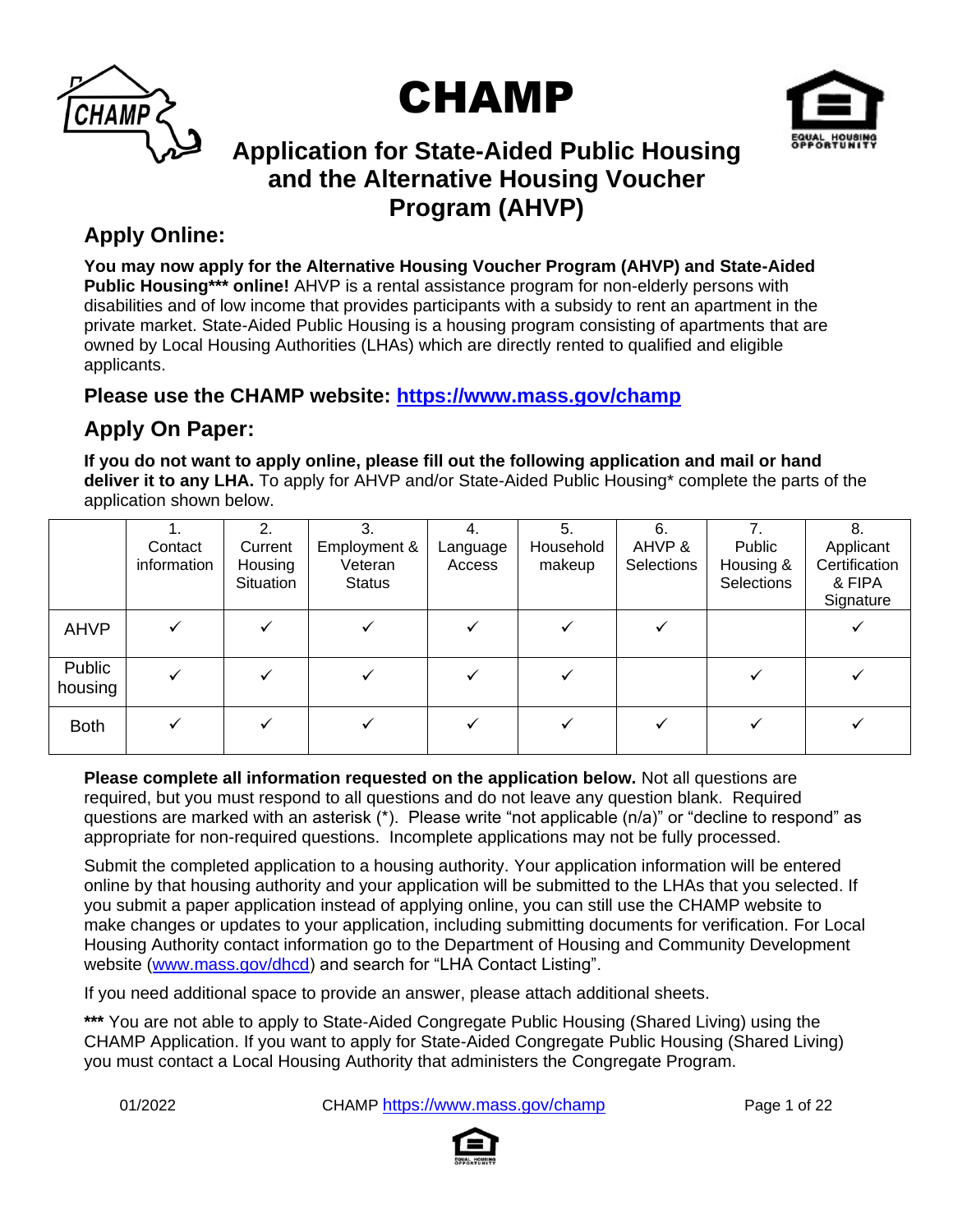# **1. Contact Information**

| Name and Date of Birth of Applicant/Head of<br><b>Household</b>                                                                                                                                         |                                  | Date of Birth*    |               |
|---------------------------------------------------------------------------------------------------------------------------------------------------------------------------------------------------------|----------------------------------|-------------------|---------------|
| First Name*                                                                                                                                                                                             | Middle Initial                   | Last Name*        | Suffix        |
| Please provide your primary residential address                                                                                                                                                         |                                  |                   |               |
| If you are currently homeless, please provide your shelter's address OR the address of your last<br>primary residence. This address will be used to determine where you have local resident preference. |                                  |                   |               |
| Street Address*                                                                                                                                                                                         |                                  |                   |               |
| Apt. Suite, Floor, etc.                                                                                                                                                                                 |                                  |                   |               |
| City/Town*                                                                                                                                                                                              | State*                           |                   | Zip Code*     |
| Please provide your mailing address, only if different from the address listed above                                                                                                                    |                                  |                   |               |
| Street Address, P.O. Box or c/o*                                                                                                                                                                        |                                  |                   |               |
| Apt. Suite, Floor, etc.                                                                                                                                                                                 |                                  |                   |               |
|                                                                                                                                                                                                         |                                  |                   |               |
| City/Town*                                                                                                                                                                                              | State*                           |                   | Zip Code*     |
| Please provide your phone and email<br>Home Phone                                                                                                                                                       | Mobile Phone                     | <b>Work Phone</b> |               |
| Email address (please note: you may receive digital notices at this email address)                                                                                                                      |                                  |                   |               |
| Please provide a secondary contact person or alternative address                                                                                                                                        |                                  |                   |               |
| <b>First Name</b>                                                                                                                                                                                       | <b>Middle Initial</b>            | Last Name         | <b>Suffix</b> |
| Street Address, P.O. Box or c/o                                                                                                                                                                         |                                  |                   |               |
| Apt. Suite, Floor, etc.                                                                                                                                                                                 |                                  |                   |               |
| City/Town                                                                                                                                                                                               | <b>State</b>                     |                   | Zip Code      |
|                                                                                                                                                                                                         |                                  |                   |               |
| Phone                                                                                                                                                                                                   | Email                            |                   |               |
| 01/2022                                                                                                                                                                                                 | CHAMP https://www.mass.gov/champ |                   | Page 2 of 22  |

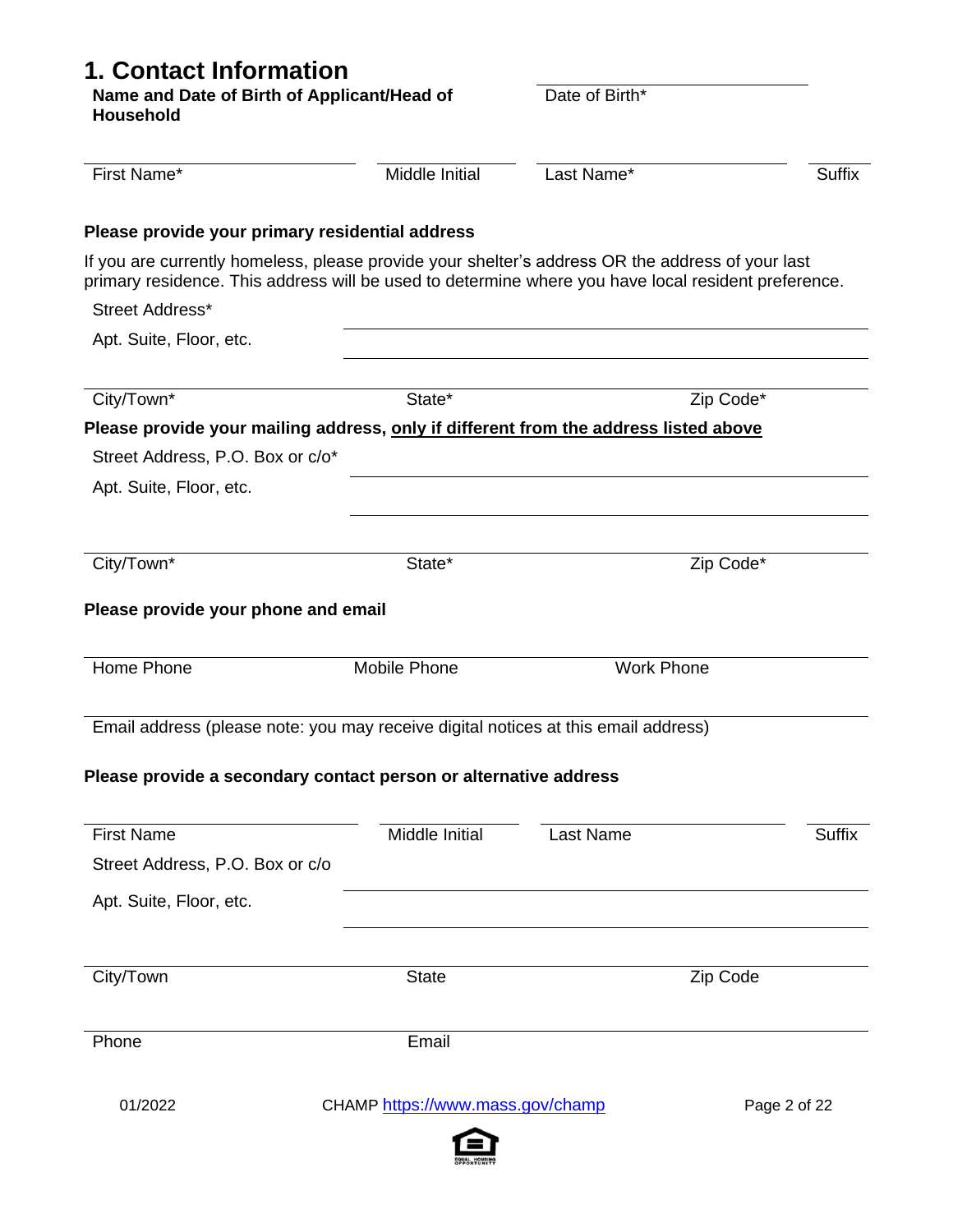# **2. Current Housing Situation**

Please tell us about your current housing situation. Depending on your current housing situation and your ability to verify your circumstance, you may be placed higher on specific waitlists. Making a false statement or misrepresentation may result in the denial of your application.

**Note: You will be required to provide documentation to verify your current housing situation. The types of documents you may need to verify your housing situation may include, but are not limited to, a lease, rent receipts, utility bill, etc.**

**Are you now homeless or in imminent danger of becoming homeless?** Note: The definition of homeless for state-aided public housing programs is not the same as the definition used by homeless shelters and other subsidy programs.

 $\Box$  Yes  $\Box$  No

**On what day did you become, or will you become, displaced from your primary residence?** A primary residence is a home occupied by your household for no less than nine months of the year, and that was not intended to be a temporary residence.

Month / Day / Year

#### **If yes, please check ALL of the following statements that apply to you.**

- $\Box$  I do not have a place to live; OR, I am living in a situation that is a significant immediate threat to the life or safety to me or to a household member. Placement in an appropriate unit would remedy my living situation.
- ☐ I have not caused or substantially contributed to the unsafe or life threatening situation.
- $\Box$  I have tried to avoid or prevent the situation. I have done this by seeking assistance through the courts or appropriate administrative or enforcement agencies. (Note: You should also check this box if there was no available way to prevent or avoid the situation, such as a natural disaster.)
- ☐ I have been displaced or am about to be displaced from my primary residence (Note: Primary residence means that this is a home occupied by your household for no less than nine months of the year, and that was not intended to be a temporary residence.)
- ☐ I have made reasonable efforts to find alternative housing.

#### **If yes, did you become homeless in any of the following ways? Check all that apply.**

**Note: You will be required to provide documentation to verify your claim below. The types of documents you may need to verify the reason you became homeless may include, but are not limited to, an official fire report, an official order of condemnation, a judgment for eviction, medical documentation of severe medical condition, police reports, medical reports, etc.**

- $\Box$  Displaced by natural forces (e.g., flood, fire, earthquake).
- $\Box$  Displaced by urban renewal or eminent domain.
- ☐ Displaced by condemnation of home or code violations.

01/2022 CHAMP <https://www.mass.gov/champ>Page 3 of 22

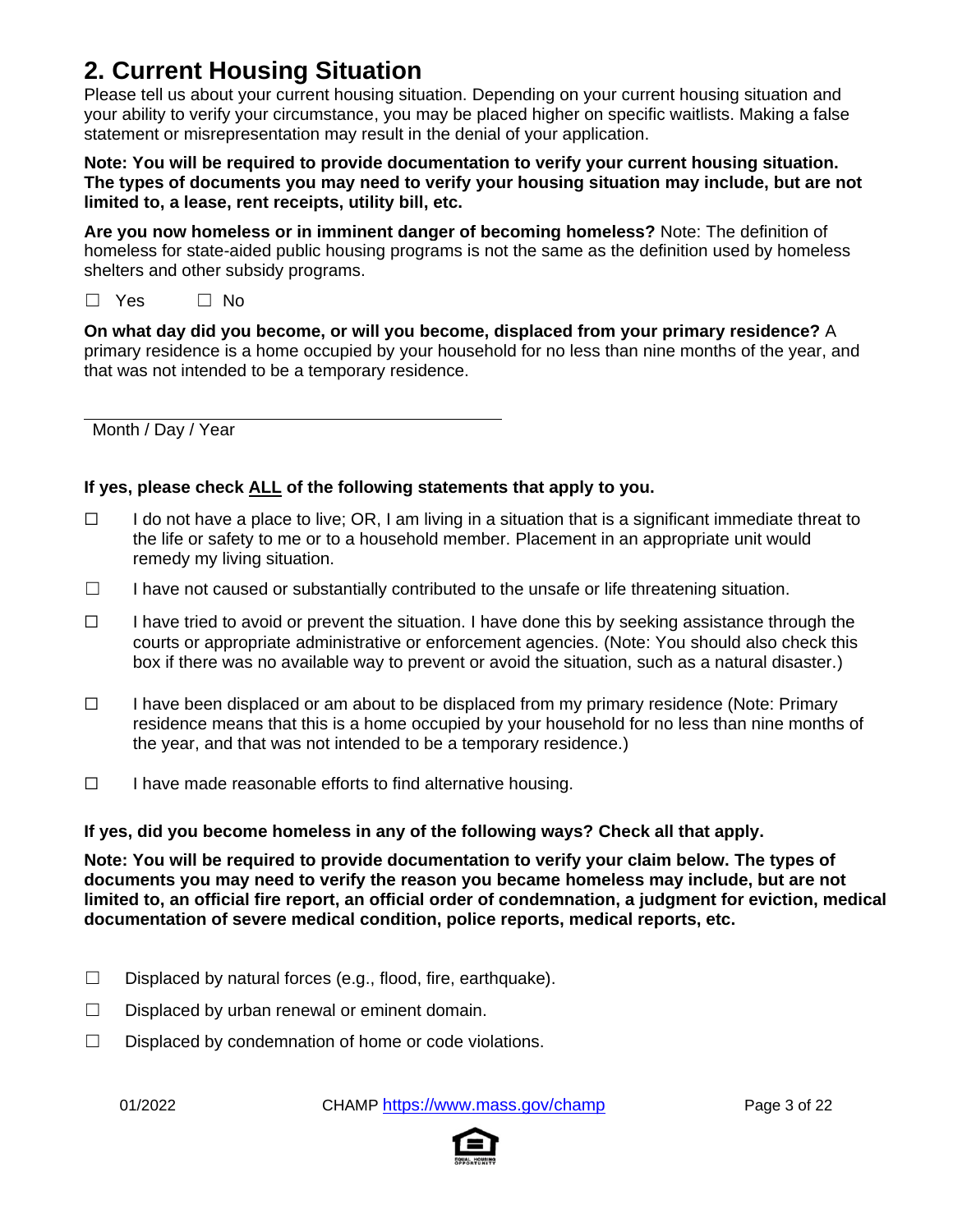- ☐ No fault loss of housing such as condominium conversion, owner wants unit for personal or family use, or discharge from nursing home or long-term care facility.
- ☐ Victim of abuse (domestic violence).
- ☐ Severe medical emergency.

#### **Please provide additional details about your housing situation. Use and attach additional sheets of paper if necessary.**

**Details may include, but are not limited to: where you were displaced from and why; if you were evicted by your landlord, why you were evicted (e.g., non-payment of rent, condo conversion, etc); if there was a natural disaster, what type of disaster it was; if there was a fire, how did it start; if your unit was condemned, what was the reason; if you were displaced by public action, what was the nature of that public action; if you have a severe medical emergency, how has this impacted your housing situation.**

### **3. Employment & Veteran Status**

You may receive local resident preference based on where you are employed in addition to where you live. For some programs, you may also receive a preference for Veterans of the U.S. Military and some members of their families.

#### **Where is your current place of employment?**

City/Town State State **Zip Code** 

#### **Are you or a household member a Veteran of the United States Armed Forces?**

 $\Box$  I am a Veteran, or a member of my household is a Veteran.

 $\Box$  I, or a member of my household, is the spouse, surviving spouse, dependent parent or a child or divorced spouse with a dependent child of a Veteran.

#### **Please enter the dates of service of the Veteran in your household.**

Start Date: End Date:

Day/Month/Year Day/Month/Year

01/2022 CHAMP <https://www.mass.gov/champ>Page 4 of 22

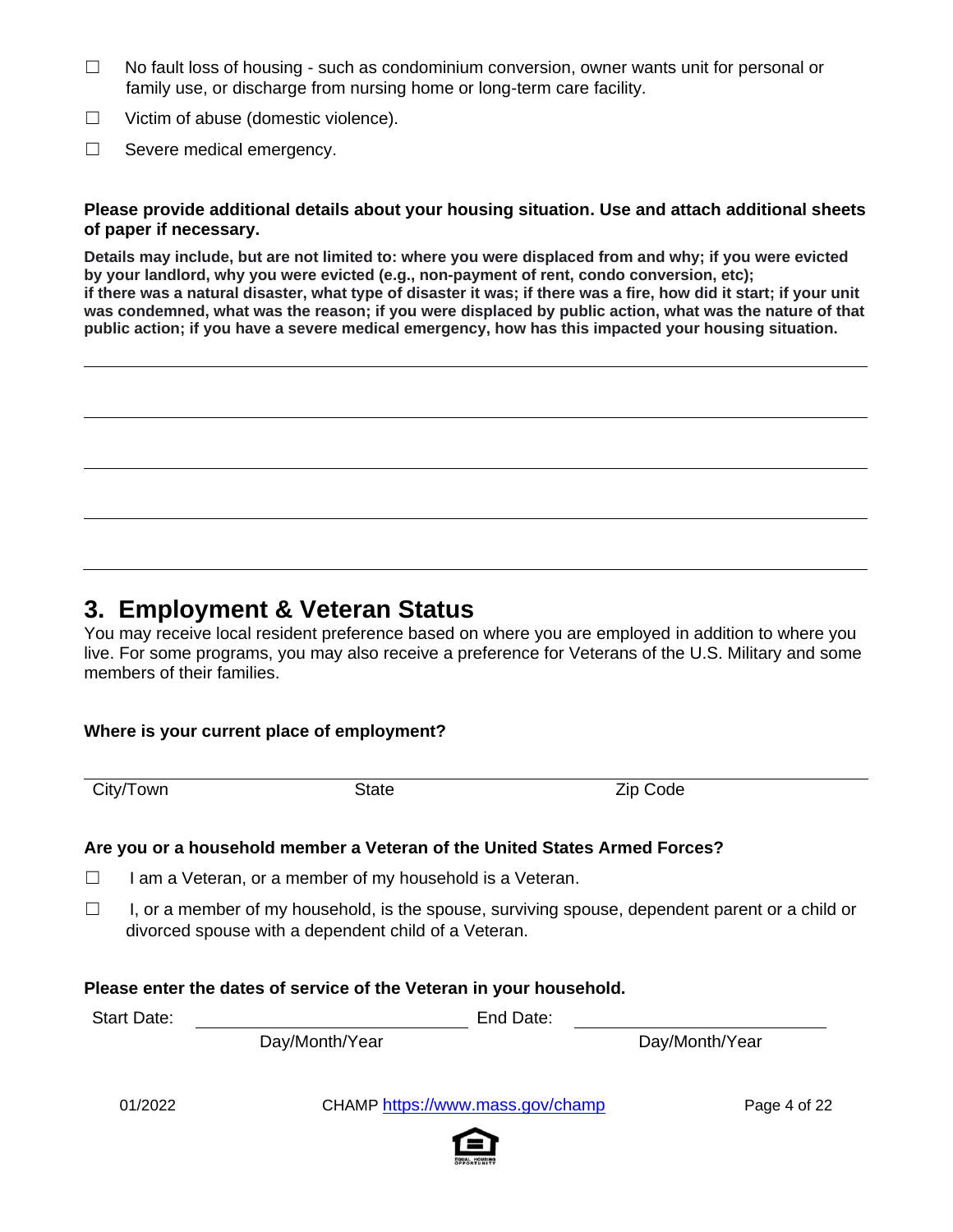#### **Please check all that apply, if any.**

- ☐ A U.S. Veteran in my household has a service-connected disability.
- $\Box$  A former member of my household is a deceased U.S. Veteran whose death has been determined by the Veteran's Administration to be service connected.

| 4. Language Access <sup>1</sup><br>Do you understand spoken English? | Yes        | No |
|----------------------------------------------------------------------|------------|----|
| If no, what is your primary spoken language                          |            |    |
| Do you understand written English?                                   | $\Box$ Yes | Nο |
| If no, what is your primary written language                         |            |    |

# **5. Household Makeup\***

Please enter the name and personal information of each member of the household who will be living in the unit, starting with the Head of Household. Please note:

- Responding to the racial and ethnic designation questions is optional. Your status with respect to tenant selection procedures may be affected by this information.
- Gender, relationship to Head of Household, and date of birth are required to determine your appropriate unit size. For household members who do not identify as male or female, please identify the gender with which they will share a bedroom.
- If provided, the Social Security Number will be used to verify income and assets.
- Responding to the disability question is optional. Your income determination may be affected by this information

## **[Blank Space – Go to Next Page to Complete Household Make)**

<sup>1</sup> Your status with respect to tenant selection procedures will not be affected by your answers to the two Language Access questions.

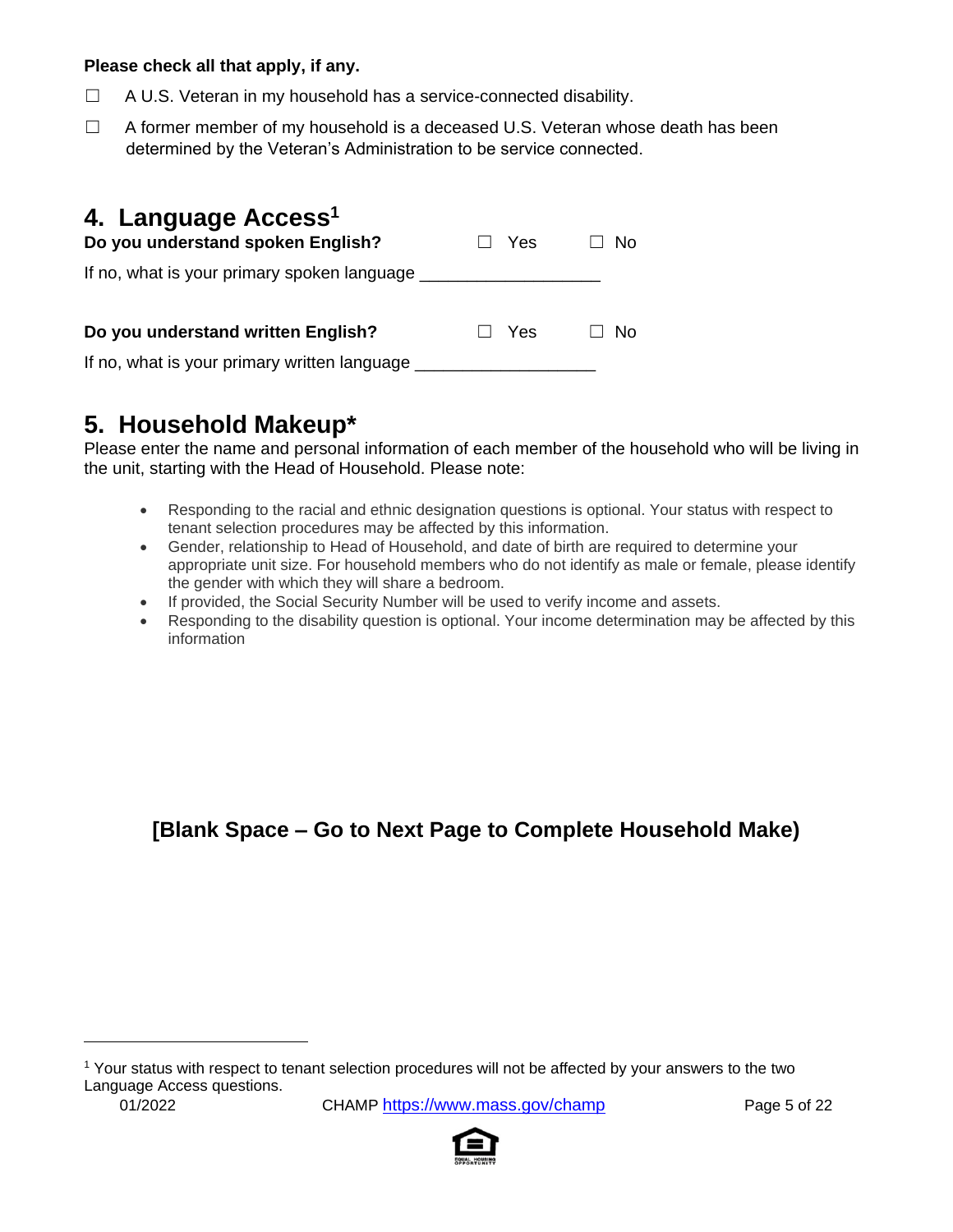### **Household Makeup continued – Note: See below for valid responses. Optional questions need no response.**

Please enter the name and personal information of each member of the household who will be living in the unit, starting with Head of Household.

| Fitable of Division Marie |           | Relationships to these of<br>Racial designation<br>Logitorally<br>I-Yousenoto | Ethnic designation<br>Gender (MIX)<br>Loquidrain's | Occupation Status | Social Security Number<br>Date of Birth | Oiseable of Loquidoral |
|---------------------------|-----------|-------------------------------------------------------------------------------|----------------------------------------------------|-------------------|-----------------------------------------|------------------------|
| First:                    | Head of   |                                                                               |                                                    |                   | Listed on $1ST$                         |                        |
| Last:                     | Household |                                                                               |                                                    |                   | Page of App                             |                        |
| First:                    |           |                                                                               |                                                    |                   |                                         |                        |
| Last:                     |           |                                                                               |                                                    |                   |                                         |                        |
| First:                    |           |                                                                               |                                                    |                   |                                         |                        |
| Last:                     |           |                                                                               |                                                    |                   |                                         |                        |
| First:                    |           |                                                                               |                                                    |                   |                                         |                        |
| Last:                     |           |                                                                               |                                                    |                   |                                         |                        |
| First:                    |           |                                                                               |                                                    |                   |                                         |                        |
| Last:                     |           |                                                                               |                                                    |                   |                                         |                        |
| First:                    |           |                                                                               |                                                    |                   |                                         |                        |
| Last:                     |           |                                                                               |                                                    |                   |                                         |                        |
| First:                    |           |                                                                               |                                                    |                   |                                         |                        |
| Last:                     |           |                                                                               |                                                    |                   |                                         |                        |

<sup>1</sup> Relationship to Household: Head, Spouse/Partner, Brother/Sister, Child/Grandchild, Parent/Grandparent, Niece/Nephew, Cousin, Foster Child, or Other.

01/2022 CHAMP <https://www.mass.gov/champ>Page 6 of 22



<sup>&</sup>lt;sup>2</sup> Racial Designation: American Indian, Alaskan Native, Asian, Black or African American, Native Hawaiian or Other Pacific Islander, White, or Other.

<sup>3</sup> Ethnic Designation: Hispanic/Latino or Not-Hispanic/Latino.

<sup>4</sup> Occupation: Employed, Retired, At Home, Student.

<sup>5</sup> Disabled: Yes or No**.**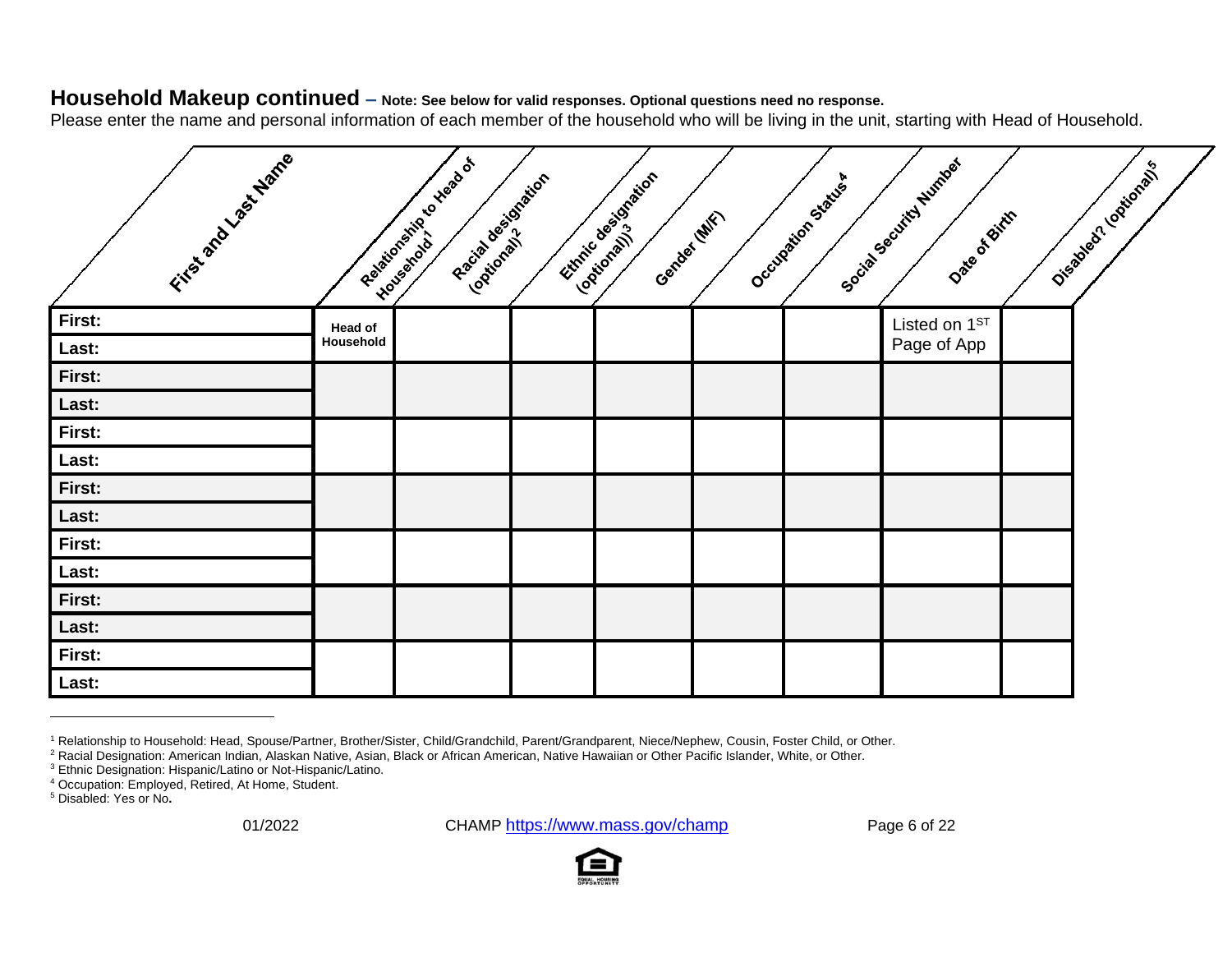#### **Is anyone in your household a Board Member or employee, or immediate family member of a Board Member or an employee, of any housing authorities where your household is applying?**

If so, this will not necessarily disqualify your application.

| □ No |
|------|
|      |

If yes, please identify the household member and the relationship as well as the housing authority and the person's role at the housing authority.

#### **What is the estimated annual income for your household next year?\***

\$

#### **Is a change in household composition expected?**

☐ Yes ☐ No

If yes, what type? When is this expected to occur?

### **[Blank Space – Go to Next Page]**

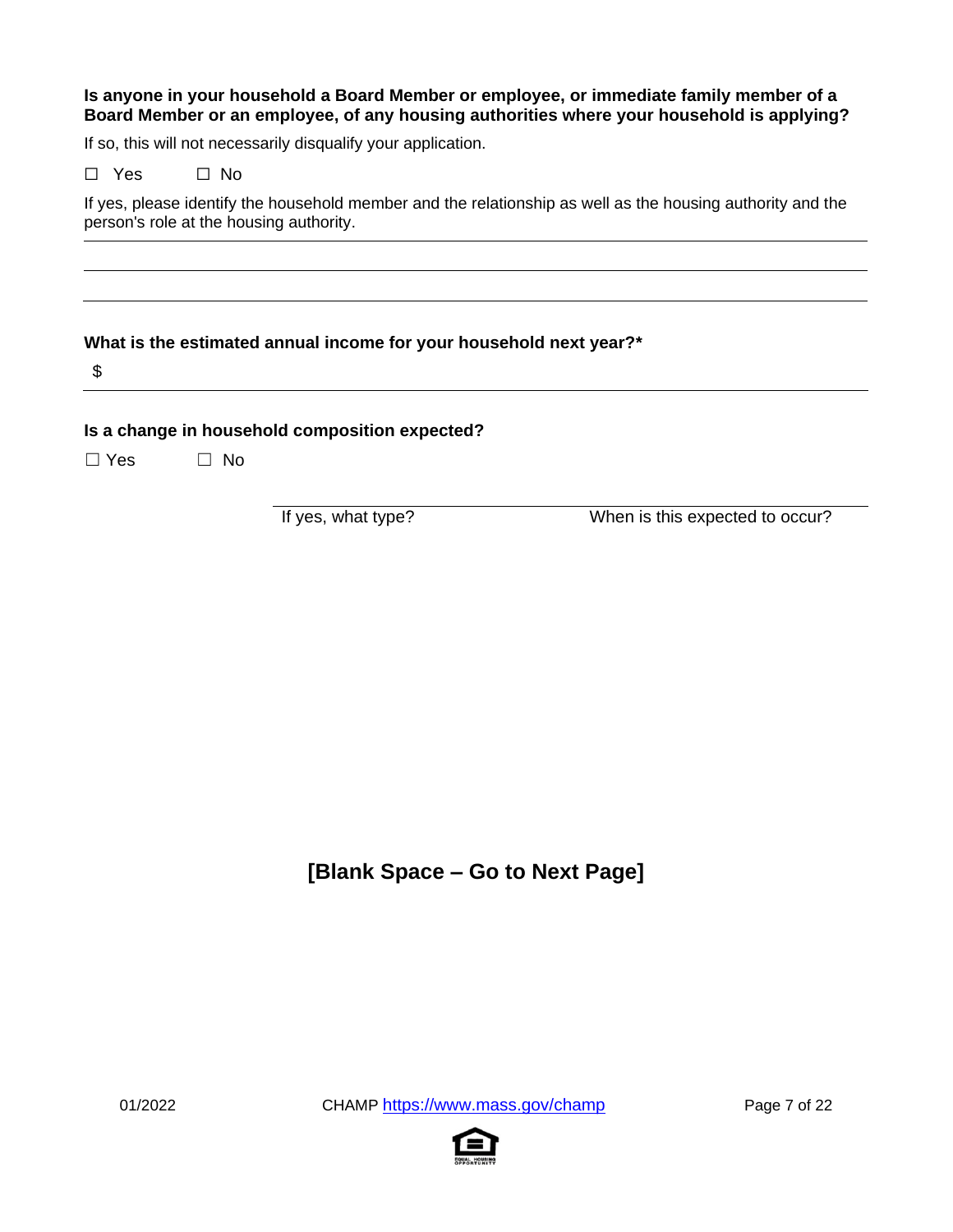# **6. Alternative Housing Voucher Program (AHVP) Application Questions & Selections**

The Alternative Housing Voucher Program (AHVP) provides rental assistance vouchers to low income, non-elderly persons with disabilities. The voucher provides a subsidy that can be used to rent a private market apartment anywhere in Massachusetts.

AHVP Participants receive **one bedroom vouchers** (except for an appropriate reasonable accommodation). For more information on the Alternative Housing Voucher Program you can visit <https://www.mass.gov/service-details/alternative-housing-voucher-program-ahvp> or you can visit the CHAMP website.

#### **After reading the above description, would you like to apply for AHVP?\***

- $\Box$  Yes If yes, you must complete all of the questions in this Part 6.
- $\Box$  No If no, please skip this entire Part 6 and continue to Part 7.

#### **If you answered "Yes" above, you must answer the following questions and choose at least one AHVP Waitlist to apply to in the List of AHVP Waitlist Selections below:**

#### **AHVP Program Questions\***

**Are you, or is someone in your household, 59 years old or younger AND a person with a disability?\***

|  | Yes. |  | ∩ No |
|--|------|--|------|
|--|------|--|------|

#### **Do you or a member of your household have a disability for which you need a reasonable accommodation of an AHVP policy or procedure?\***

 $\Box$  Yes  $\Box$  No

If yes, please enter some additional details:

### **[Blank Space – Go to Next Page]**

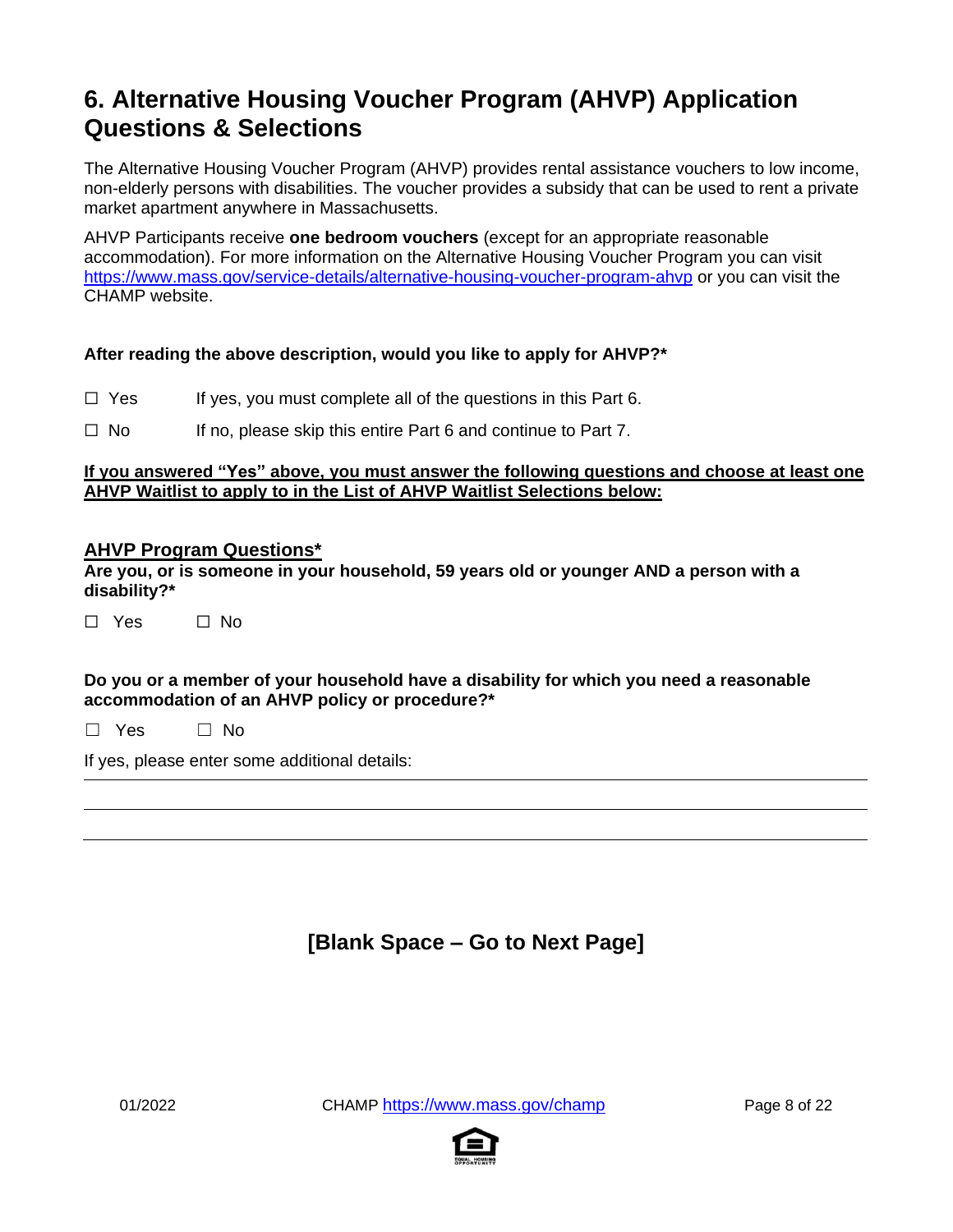### **List of AHVP Waitlist Selections\***

**In order to apply for AHVP,** please select any and as many AHVP Waitlists that you wish to apply to (**you must check off at least one). If you are issued an AHVP voucher from any LHA, you may use that voucher for an apartment anywhere within Massachusetts as long as the apartment meets program standards.**

While you can only receive one AHVP voucher at any time, you may be contacted by multiple LHAs at the same time to start the eligibility process.

If you are found ineligible by a particular LHA, you will still remain on the waitlists of the remaining LHAs to which you applied. If you are found eligible and are issued an AHVP voucher, you will be removed from the AHVP waitlists at all LHAs.

You can add or remove an AHVP Waitlist Selection at any time. This means while submitting your application or after your application has been submitted. Those changes can be made by submitting a request in writing to any housing authority or online at the CHAMP website:

#### **[https://www.mass.gov/champ](https://www.mass.gov/applyforpublichousing)**

| <b>AHVP Waitlist Selections</b> |                 |        |                    |        |             |  |  |
|---------------------------------|-----------------|--------|--------------------|--------|-------------|--|--|
| $\Box$                          | Acton           | $\Box$ | Holyoke            | $\Box$ | Sandwich    |  |  |
| $\Box$                          | Amherst         | □      | Ipswich            | $\Box$ | Sharon      |  |  |
| $\Box$                          | Andover         | □      | Mansfield          | $\Box$ | Spencer     |  |  |
| $\Box$                          | Barnstable      | П      | Melrose            | $\Box$ | Springfield |  |  |
| $\Box$                          | <b>Belmont</b>  | $\Box$ | <b>New Bedford</b> | $\Box$ | Taunton     |  |  |
| $\Box$                          | <b>Brockton</b> | □      | Newburyport        | $\Box$ | Westfield   |  |  |
| $\Box$                          | Charlton        | $\Box$ | Northbridge        | $\Box$ | Whitman     |  |  |
| $\Box$                          | Chelsea         | П      | Provincetown       | $\Box$ | Wrentham    |  |  |
| $\Box$                          | Fitchburg       | □      | Revere             |        |             |  |  |

01/2022 CHAMP <https://www.mass.gov/champ> Page 9 of 22

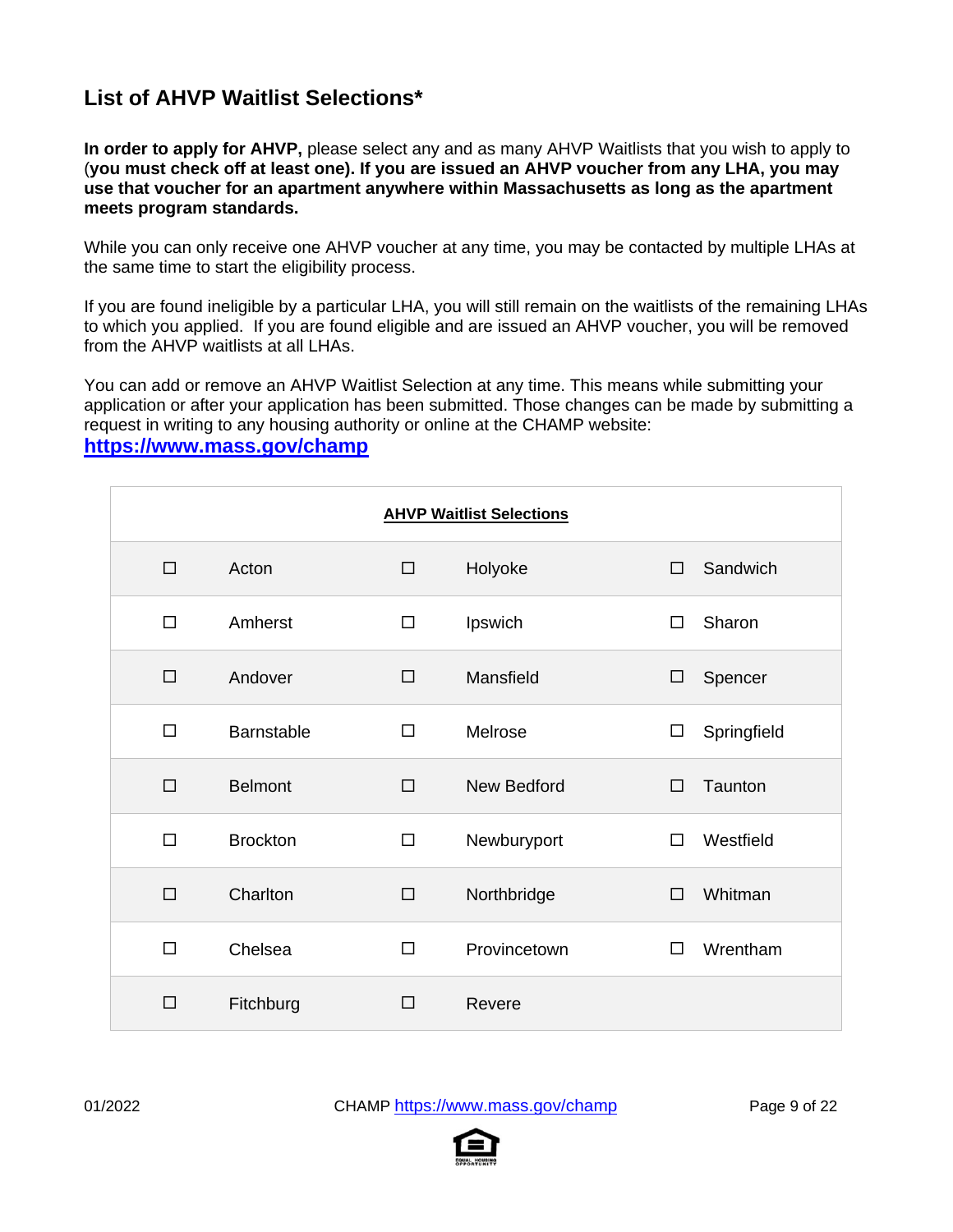# **7. Public Housing Program Application Questions & Selections**

State-aided Public Housing is housing managed and operated by Local Housing Authorities (LHA). Available apartments come in various bedroom sizes and there are various types of State-Aided Public Housing available for low-income families, elderly households, and persons with disabilities found throughout Massachusetts. Not all housing authorities manage every type of State-Aided Public Housing and they also may not have every bedroom size available. At the end of Part 7 you must make at least one Housing Selection that corresponds to which LHA and type of public housing you want to apply to.

#### **After reading the above description, would you like to apply for State-Aided Public Housing?\***

- $\Box$  Yes If yes, you must complete all of the questions in this Part 7.
- $\Box$  No If no, please skip this entire Part 7 and continue to Part 8.

#### **If you answered "Yes" above, you must answer the following questions and choose at least one Housing Selection in the List of Housing Selections for Public Housing below:**

#### **Elderly/Handicapped Housing Questions\***

**Are you applying for Elderly/Handicapped Housing?\***

☐ Yes ☐ No

**If you are applying for elderly/handicapped housing, you must indicate which type below\*:**

- $\Box$  Elderly (at least one household member must be at least 60 years)
- ☐ Non-elderly Handicapped (at least one household member is a person who is 59 years old or younger with a disability)

#### **Apartment Details**

#### **How many bedrooms do you believe you need?\* (\*\*)**

We use guidelines to determine the number of bedrooms you qualify for. Boys and girls under the age of eight are expected to share a bedroom. Married couples (or those in a similar living arrangement) are also expected to share a bedroom. We realize that there may be special circumstances that affect how many bedrooms you need and the local housing authority staff will discuss those circumstances with you when your application is reviewed. Note that not all of these apartment sizes may be available.

☐ 1 ☐ 2 ☐ 3 ☐ 4 ☐ 5 ☐ 6 ☐ 7 ☐ 8 ☐ 9

\*\*Note that not all of these apartment sizes may be available.

#### **Does your household need a unit that is wheelchair accessible?\***

☐ Yes ☐ No

**Does your household need a unit that is accessible for persons with sensory impairments such as visual alarms and notification devices for persons with hearing impairments?**

 $\Box$  Yes  $\Box$  No

01/2022 CHAMP <https://www.mass.gov/champ> Page 10 of 22

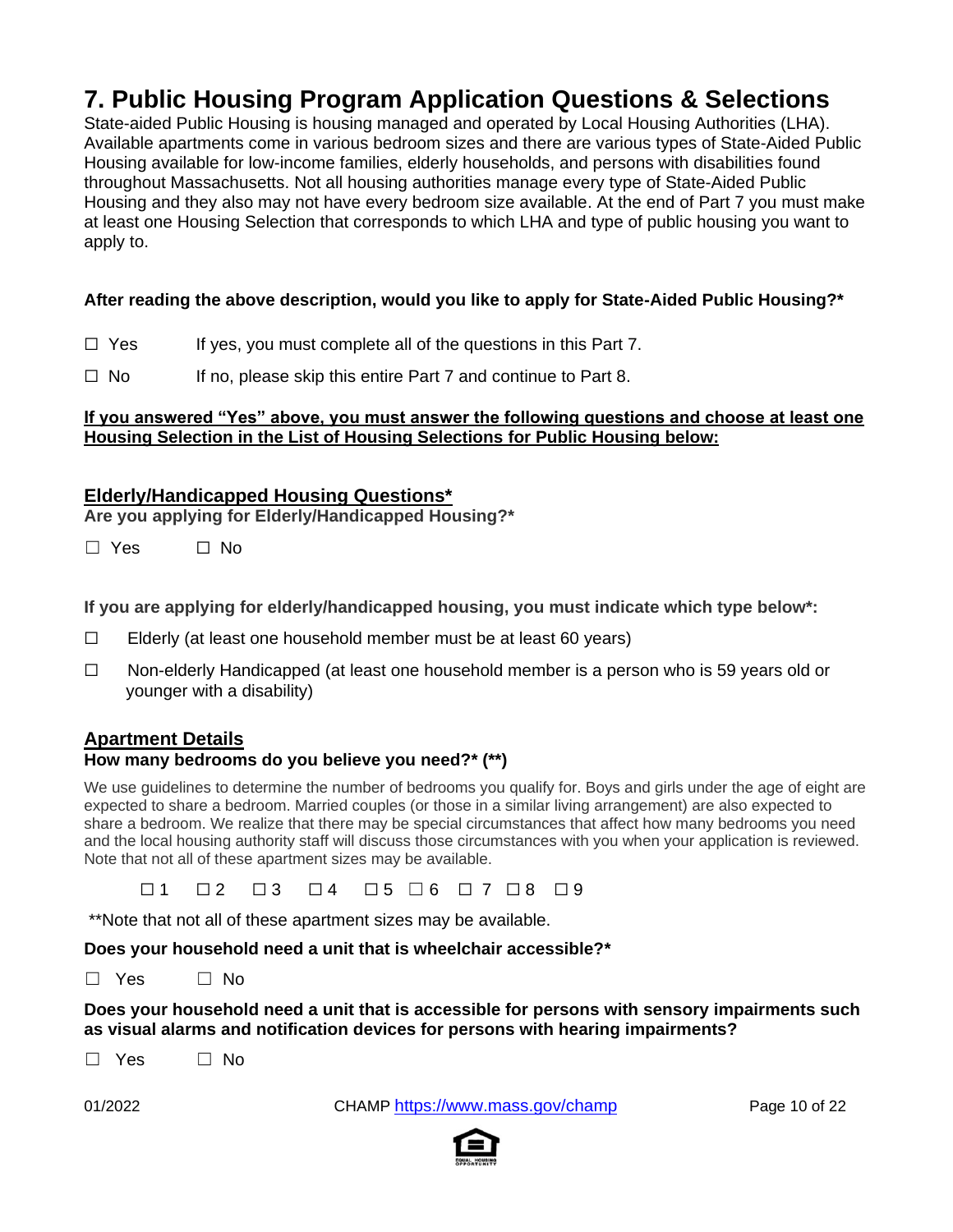| Do you need a unit that does not require you or any member of your household to climb stairs?*   |
|--------------------------------------------------------------------------------------------------|
| If you answer 'yes' to this question, you will not be placed on waiting lists for any apartments |
| that require you to climb stairs.                                                                |

#### **Please check the applicable box below.\***

- $\Box$  Yes, I need a unit that does not require me or any member of my household to climb stairs.
- $\Box$  No, I and all members of my household can live in a unit with stairs.

#### **Do you or a member of your household have a disability for which you need a reasonable accommodation such as grab bars in the unit?**

☐ Yes ☐ No

If yes, please enter some additional details:

#### **Additional Information**

**Do you currently have a voucher from the Massachusetts Alternative Housing Voucher Program (AHVP)?**

☐ Yes ☐ No

#### **Are you requesting a transfer to move from one apartment to another within the same housing authority?**

☐ Yes ☐ No

If yes, what is the name of the housing authority where you currently live:

\_\_\_\_\_\_\_\_\_\_\_\_\_\_\_\_\_\_\_\_\_\_\_\_\_\_\_\_\_\_\_\_\_\_\_\_\_\_

If yes, reason for transfer request (check one)

 $\Box$  Apartment too small for household

 $\Box$  Apartment too big for household

☐ Medical reasons

 $\Box$  Other (specify)

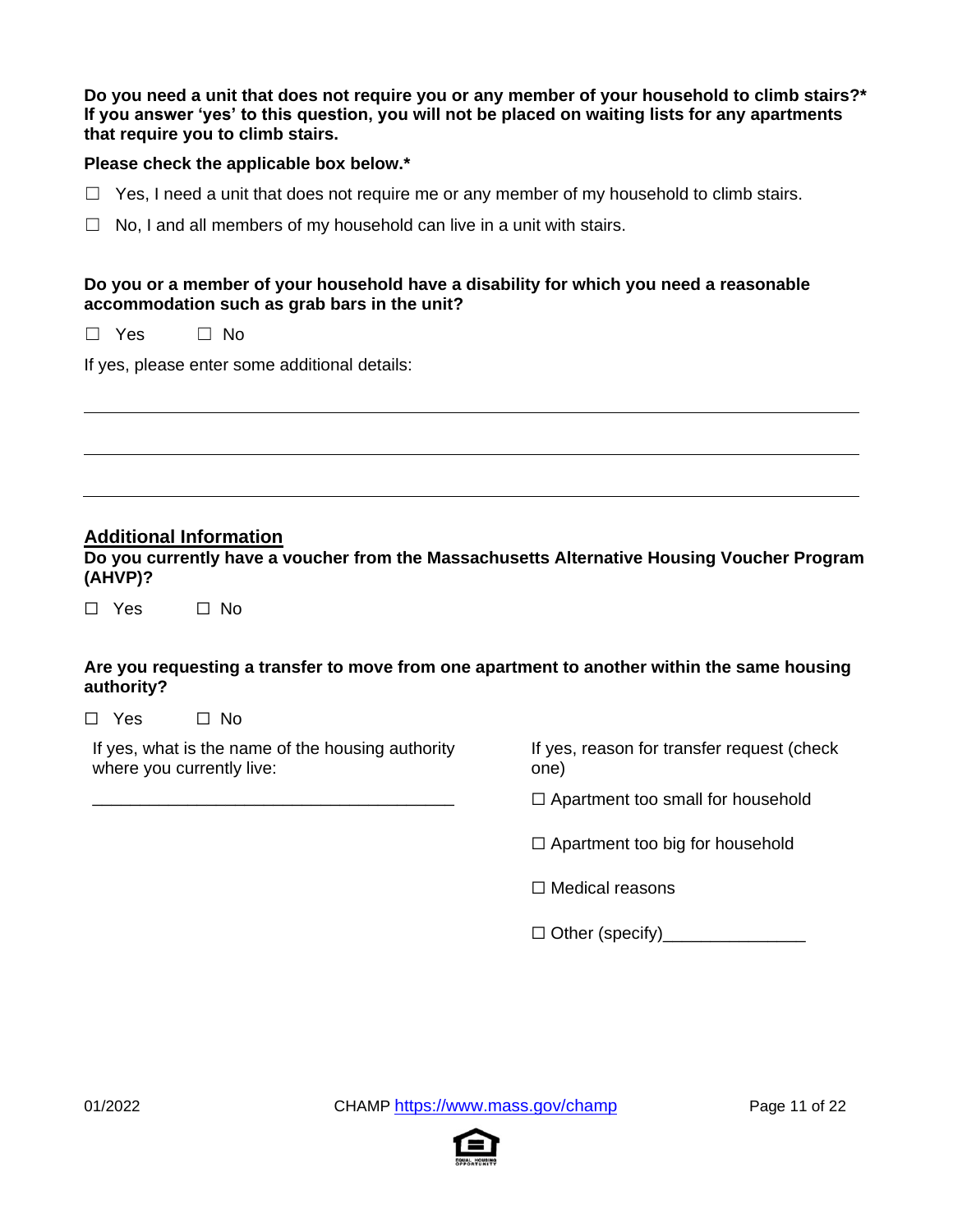If yes, please provide some additional details about your transfer requests:

### **List of Housing Selections for Public Housing\***

**In order to apply for State-Aided Public Housing, you must check off at least one type of housing at one housing authority where you want to live.**

Please mark the check box next to the Housing Selection where you want to apply and live. It is important to only apply for housing in cities or towns where you want to live. Please note that making a Housing Selection does not guarantee an offer of housing.

If you refuse to accept an offer of public housing, you will be removed from that public housing waiting list. If you refuse to accept a total of three offers of public housing, you will be removed from public housing waiting lists at all the housing authorities where you applied.

You can add or remove a type of housing or housing authority at any time. This means while submitting your application or after your application has been submitted. Those changes can be made by submitting a request in writing to any housing authority or online at the CHAMP website: **[https://www.mass.gov/champ](https://www.mass.gov/applyforpublichousing)**

You are not able to apply to State-Aided Congregate Public Housing (Shared Living) using the CHAMP Application. If you want to apply for State-Aided Congregate Public Housing (Shared Living) you must contact a Local Housing Authority that administers the Congregate Program.

Public Housing Types Available in CHAMP:

- Family public housing is for households of any age and any size. Household members must be related by blood, marriage, operation of law, or in a stable interdependent relationship.
- Elderly/Handicapped public housing is for households with at least one household member who is at least 60 years old OR is a person who is 59 years old or younger with a disability.

| <b>Community</b> | <b>Housing Selection</b> | # of<br><b>Bedrooms</b> | <b>Community</b>  | <b>Housing Selection</b> | <u># of</u><br><b>Bedrooms</b> |
|------------------|--------------------------|-------------------------|-------------------|--------------------------|--------------------------------|
|                  |                          |                         |                   |                          |                                |
| Abington<br>ப    | Family                   | 3                       | Andover<br>$\Box$ | Family                   | 2, 3, 4                        |
| Abington<br>⊔    | Elderly/Handicapped      | 1                       | Andover<br>⊔      | Elderly/Handicapped      |                                |
|                  |                          |                         |                   |                          |                                |
| Acton<br>ப       | Family                   | 2, 3, 4                 | Arlington<br>⊔    | Family                   | 1, 2, 3                        |
| Acton<br>ப       | Elderly/Handicapped      |                         | Arlington<br>⊔    | Elderly/Handicapped      |                                |
|                  |                          |                         |                   |                          |                                |
| Acushnet<br>⊔    | Elderly/Handicapped      | 1                       | Ashland<br>$\Box$ | Elderly/Handicapped      | -1                             |
|                  |                          |                         |                   |                          |                                |
| Adams<br>Ш       | Family                   | 1, 2, 3, 4              | Athol<br>□        | Family                   | 1, 2, 3, 4                     |
| Adams<br>⊔       | Elderly/Handicapped      |                         | Athol<br>⊔        | Elderly/Handicapped      |                                |
|                  |                          |                         |                   |                          |                                |
| Agawam<br>ப      | Family                   | 2, 3                    | Attleboro<br>Ш    | Family                   | 1, 2, 3                        |
| Agawam<br>⊔      | Elderly/Handicapped      | 1                       | Attleboro<br>⊔    | Elderly/Handicapped      | 1                              |
|                  |                          |                         |                   |                          |                                |
| Amesbury<br>ப    | Family                   | 1, 2, 3, 5              | Auburn<br>⊔       | Family                   | 2, 3, 4                        |
| Amesbury<br>⊔    | Elderly/Handicapped      |                         | Auburn<br>$\Box$  | Elderly/Handicapped      | 1                              |
|                  |                          |                         |                   |                          |                                |
| Amherst<br>LΙ    | Family                   | 2, 3                    | Avon<br>$\Box$    | Elderly/Handicapped      | -1                             |
| Amherst<br>Ħ     | Elderly/Handicapped      |                         |                   |                          |                                |
|                  |                          |                         |                   |                          |                                |

01/2022 CHAMP <https://www.mass.gov/champ> Page 12 of 22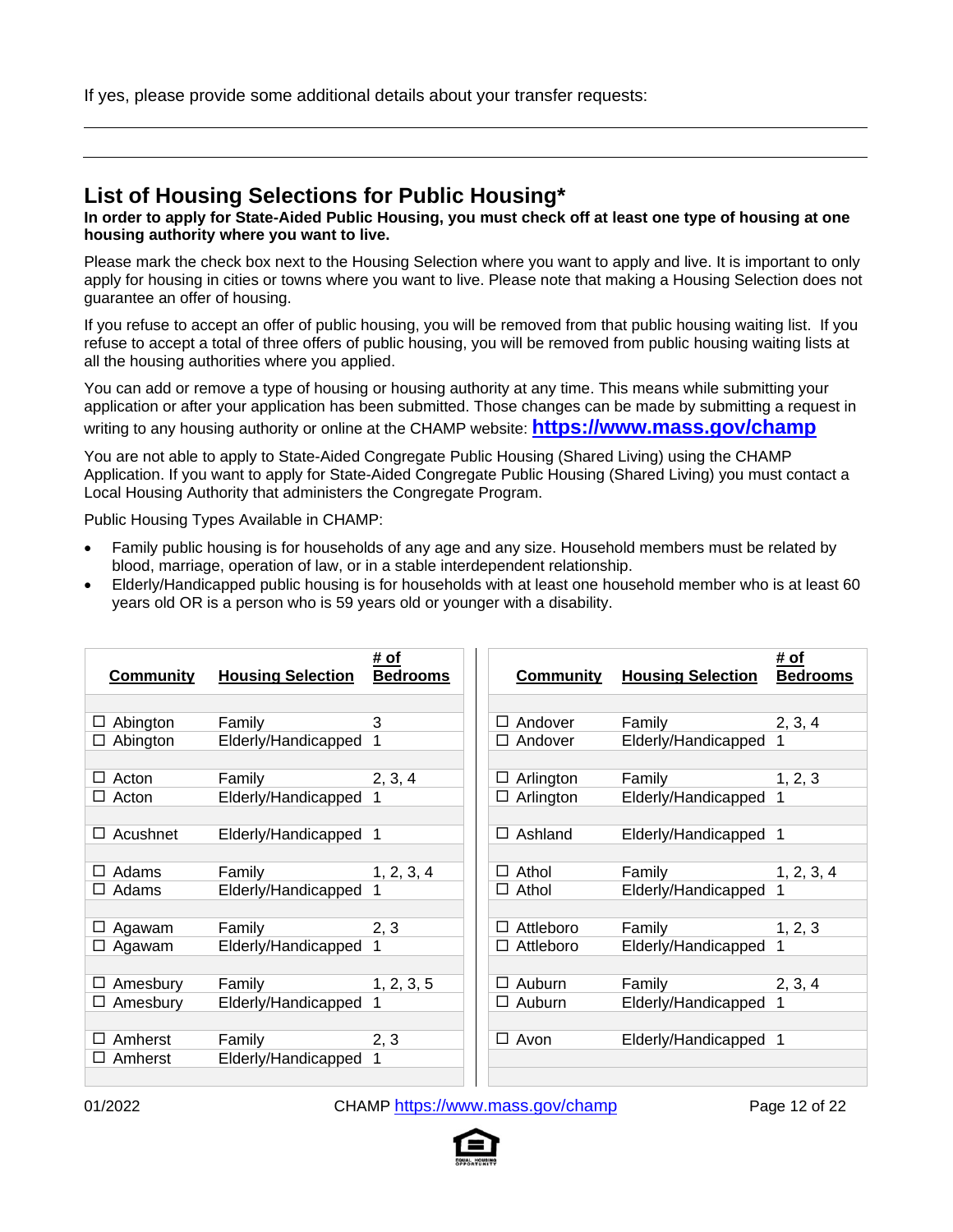| <b>Community</b>        | <b>Housing Selection</b>                                                                                                                                                                                                                                          | # of<br><b>Bedrooms</b>                                                                                                                                                                                                                                                                                                                                 |
|-------------------------|-------------------------------------------------------------------------------------------------------------------------------------------------------------------------------------------------------------------------------------------------------------------|---------------------------------------------------------------------------------------------------------------------------------------------------------------------------------------------------------------------------------------------------------------------------------------------------------------------------------------------------------|
|                         |                                                                                                                                                                                                                                                                   |                                                                                                                                                                                                                                                                                                                                                         |
|                         |                                                                                                                                                                                                                                                                   | 2, 3                                                                                                                                                                                                                                                                                                                                                    |
| $\Box$ Ayer             |                                                                                                                                                                                                                                                                   | 1                                                                                                                                                                                                                                                                                                                                                       |
|                         |                                                                                                                                                                                                                                                                   |                                                                                                                                                                                                                                                                                                                                                         |
| Barnstable              | Family                                                                                                                                                                                                                                                            | 2, 3, 4, 5                                                                                                                                                                                                                                                                                                                                              |
| Barnstable              | Elderly/Handicapped                                                                                                                                                                                                                                               | 1, 2                                                                                                                                                                                                                                                                                                                                                    |
|                         |                                                                                                                                                                                                                                                                   |                                                                                                                                                                                                                                                                                                                                                         |
| <b>Barre</b>            | Elderly/Handicapped                                                                                                                                                                                                                                               | 1                                                                                                                                                                                                                                                                                                                                                       |
|                         |                                                                                                                                                                                                                                                                   |                                                                                                                                                                                                                                                                                                                                                         |
| <b>Bedford</b>          | Family                                                                                                                                                                                                                                                            | 2, 3                                                                                                                                                                                                                                                                                                                                                    |
| $\Box$ Bedford          | Elderly/Handicapped                                                                                                                                                                                                                                               | 1                                                                                                                                                                                                                                                                                                                                                       |
|                         |                                                                                                                                                                                                                                                                   |                                                                                                                                                                                                                                                                                                                                                         |
| Belchertown             | Family                                                                                                                                                                                                                                                            | 3, 4                                                                                                                                                                                                                                                                                                                                                    |
| Belchertown             | Elderly/Handicapped                                                                                                                                                                                                                                               | 1                                                                                                                                                                                                                                                                                                                                                       |
|                         |                                                                                                                                                                                                                                                                   |                                                                                                                                                                                                                                                                                                                                                         |
| $\Box$ Bellingham       | Family                                                                                                                                                                                                                                                            | 2, 4                                                                                                                                                                                                                                                                                                                                                    |
| $\Box$ Bellingham       |                                                                                                                                                                                                                                                                   | 1                                                                                                                                                                                                                                                                                                                                                       |
|                         |                                                                                                                                                                                                                                                                   |                                                                                                                                                                                                                                                                                                                                                         |
| Belmont                 | Family                                                                                                                                                                                                                                                            | 2, 3                                                                                                                                                                                                                                                                                                                                                    |
| Belmont                 |                                                                                                                                                                                                                                                                   | 1                                                                                                                                                                                                                                                                                                                                                       |
|                         |                                                                                                                                                                                                                                                                   |                                                                                                                                                                                                                                                                                                                                                         |
| Beverly                 | Family                                                                                                                                                                                                                                                            | 1, 2, 3                                                                                                                                                                                                                                                                                                                                                 |
| <b>Beverly</b>          |                                                                                                                                                                                                                                                                   | 1, 2                                                                                                                                                                                                                                                                                                                                                    |
|                         |                                                                                                                                                                                                                                                                   |                                                                                                                                                                                                                                                                                                                                                         |
|                         | Family                                                                                                                                                                                                                                                            | 2, 3                                                                                                                                                                                                                                                                                                                                                    |
|                         |                                                                                                                                                                                                                                                                   | 1                                                                                                                                                                                                                                                                                                                                                       |
|                         |                                                                                                                                                                                                                                                                   |                                                                                                                                                                                                                                                                                                                                                         |
|                         |                                                                                                                                                                                                                                                                   | 1                                                                                                                                                                                                                                                                                                                                                       |
|                         |                                                                                                                                                                                                                                                                   |                                                                                                                                                                                                                                                                                                                                                         |
|                         |                                                                                                                                                                                                                                                                   |                                                                                                                                                                                                                                                                                                                                                         |
|                         |                                                                                                                                                                                                                                                                   |                                                                                                                                                                                                                                                                                                                                                         |
|                         |                                                                                                                                                                                                                                                                   | 1, 2, 3, 4, 5,                                                                                                                                                                                                                                                                                                                                          |
|                         |                                                                                                                                                                                                                                                                   | 6                                                                                                                                                                                                                                                                                                                                                       |
|                         |                                                                                                                                                                                                                                                                   | 1                                                                                                                                                                                                                                                                                                                                                       |
|                         |                                                                                                                                                                                                                                                                   | $\overline{2},$<br>3, 5                                                                                                                                                                                                                                                                                                                                 |
|                         |                                                                                                                                                                                                                                                                   | 2, 3                                                                                                                                                                                                                                                                                                                                                    |
|                         |                                                                                                                                                                                                                                                                   | 2                                                                                                                                                                                                                                                                                                                                                       |
|                         |                                                                                                                                                                                                                                                                   | 1, 2                                                                                                                                                                                                                                                                                                                                                    |
|                         |                                                                                                                                                                                                                                                                   | 2, 3, 4                                                                                                                                                                                                                                                                                                                                                 |
|                         |                                                                                                                                                                                                                                                                   |                                                                                                                                                                                                                                                                                                                                                         |
|                         |                                                                                                                                                                                                                                                                   | 1, 2                                                                                                                                                                                                                                                                                                                                                    |
|                         |                                                                                                                                                                                                                                                                   |                                                                                                                                                                                                                                                                                                                                                         |
|                         |                                                                                                                                                                                                                                                                   | 1, 2, 3, 4<br>1, 2, 3, 4                                                                                                                                                                                                                                                                                                                                |
| Apartments              |                                                                                                                                                                                                                                                                   |                                                                                                                                                                                                                                                                                                                                                         |
|                         |                                                                                                                                                                                                                                                                   |                                                                                                                                                                                                                                                                                                                                                         |
|                         |                                                                                                                                                                                                                                                                   |                                                                                                                                                                                                                                                                                                                                                         |
| West<br><b>Broadway</b> | Family                                                                                                                                                                                                                                                            | 1, 2, 3, 4, 5,<br>6                                                                                                                                                                                                                                                                                                                                     |
|                         | $\Box$ Ayer<br><b>Billerica</b><br>Billerica<br><b>Blackstone</b><br><b>Boston Housing</b><br>Authority<br>$\Box$ Archdale<br>$\Box$ Basilica<br>□ Faneuil<br>Fairmount<br><b>Franklin Field</b><br>$\Box$ Gallivan<br><b>Boulevard</b><br>Powers<br>South Street | Family<br>Elderly/Handicapped<br>Elderly/Handicapped<br>Elderly/Handicapped<br>Elderly/Handicapped<br>Elderly/Handicapped<br>Elderly/Handicapped<br>Family<br>Elderly/Handicapped<br><b>Family</b><br>Family<br>Family<br>Franklin Field Elderly/Handicapped<br>Family<br>L Street, Msgr. Elderly/Handicapped<br>Family<br><b>Scattered Site Family</b> |

|   | <b>Community</b>                                   | <b>Housing Selection</b> | # of<br><b>Bedrooms</b> |
|---|----------------------------------------------------|--------------------------|-------------------------|
|   |                                                    |                          |                         |
|   | $\Box$ Boston -<br>Beacon<br>(Camden)              | Family                   | 1, 2, 3                 |
|   |                                                    |                          |                         |
|   | $\Box$ Boston -<br><b>Trinity (East</b><br>Boston) | Family                   | 1, 2, 3, 4, 5           |
|   |                                                    |                          |                         |
| ⊔ | $\sqcup$ Bourne<br>Bourne                          | Family                   | 2, 3<br>1, 2            |
|   |                                                    | Elderly/Handicapped      |                         |
|   | $\Box$ Braintree                                   | Family                   | 3                       |
| Ш | <b>Braintree</b>                                   | Elderly/Handicapped      | 1                       |
|   |                                                    |                          |                         |
|   | $\sqcup$ Brewster                                  | Family                   | 2, 3                    |
|   | $\Box$ Brewster                                    | Elderly/Handicapped      | 1                       |
|   |                                                    |                          |                         |
|   | $\Box$ Bridgewater                                 | Family                   | 2, 3, 4                 |
|   | $\Box$ Bridgewater                                 | Elderly/Handicapped      | 1                       |
|   |                                                    |                          |                         |
| П | <b>Brimfield</b>                                   | Elderly/Handicapped      | 1, 2                    |
|   |                                                    |                          |                         |
|   | $\Box$ Brockton                                    | Family                   | 2, 3, 4<br>1            |
| П | <b>Brockton</b>                                    | Elderly/Handicapped      |                         |
| П | <b>Brookfield</b>                                  | Family                   | $\overline{2}$          |
|   |                                                    |                          |                         |
| П | <b>Brookline</b>                                   | Family                   | 1, 2, 3, 4, 5           |
| Ш | <b>Brookline</b>                                   | Elderly/Handicapped      | 1, 2, 3                 |
|   |                                                    |                          |                         |
| ப | Burlington                                         | Family                   | 3                       |
|   |                                                    |                          |                         |
| ப | <b>Burlington</b>                                  | Elderly/Handicapped      | 1, 2                    |
|   | Canton                                             | Family                   | 2, 3, 4                 |
|   | Canton                                             | Elderly/Handicapped      | 1                       |
|   |                                                    |                          |                         |
|   | Carver                                             | Family                   | 2, 3, 4                 |
| Ħ | Carver                                             | Elderly/Handicapped      | 1                       |
|   |                                                    |                          |                         |
| ப | Charlton                                           | Family                   | 3                       |
| □ | Charlton                                           | Elderly/Handicapped      | 1                       |
|   |                                                    |                          |                         |
| ப | Chatham                                            | Family                   | 2, 3<br>1               |
| □ | Chatham                                            | Elderly/Handicapped      |                         |
|   | Chelmsford                                         | Family                   | 3                       |
| Ħ | Chelmsford                                         | Elderly/Handicapped      | 1                       |
|   |                                                    |                          |                         |

01/2022 CHAMP <https://www.mass.gov/champ> Page 13 of 22

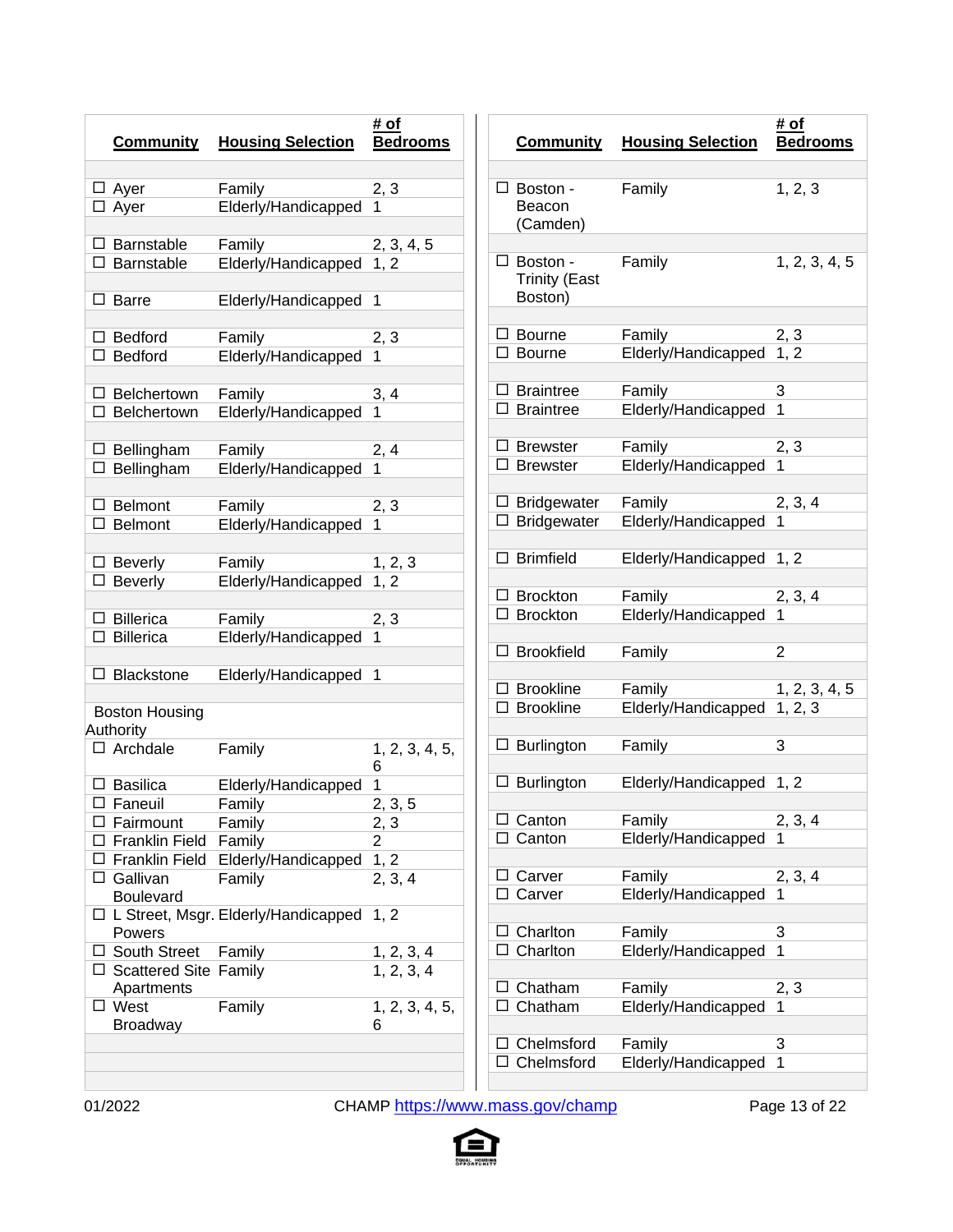| <b>Community</b>                  | <b>Housing Selection</b>      | # of<br><b>Bedrooms</b> | <u>ତ</u>                         |
|-----------------------------------|-------------------------------|-------------------------|----------------------------------|
| Chelsea<br>П                      | Family                        | 2, 3, 4                 | ПΕ                               |
| $\Box$ Chelsea                    | Elderly/Handicapped           | 1                       | $\square$ E                      |
| Chicopee<br>Ш                     | Family                        | 1, 2, 3                 | $\square$ E                      |
| $\Box$ Chicopee                   | Elderly/Handicapped           | 1                       | $\square$ E                      |
| Clinton<br>Ш                      | Family                        | 2, 3, 4                 | п<br>E                           |
| $\Box$ Clinton                    | Elderly/Handicapped           |                         | ΠЕ                               |
| Cohasset                          | Elderly/Handicapped           | 1                       | $\overline{\square}$ E           |
| $\Box$ Concord                    | Family                        | 2, 3, 4                 | $\square$ F                      |
| $\Box$ Concord                    | Elderly/Handicapped           | 1                       | $\square$ F                      |
| Dalton<br>$\perp$                 | Family                        | 3                       | $\square$ F                      |
| $\Box$ Dalton                     | Elderly/Handicapped           | 1, 2                    | $\square$ F                      |
| $\perp$<br>Danvers                | Family                        | 2, 3                    | $\square$ F                      |
| $\Box$ Danvers                    | Elderly/Handicapped           | 1, 2                    | $\overline{\Box}$ F.             |
| Dartmouth                         | Elderly/Handicapped           | 1                       | $\Box$ Fi<br>$\overline{\Box}$ F |
| Dedham                            | Family                        | 1, 2, 3                 |                                  |
| $\Box$ Dedham                     | Elderly/Handicapped           | 1                       | 口日<br>$\overline{\Box}$ F        |
| Dennis<br>$\perp$                 | Family                        | 3, 4                    |                                  |
| $\Box$ Dennis                     | Elderly/Handicapped           | 1, 2                    | $\square$ F<br>$\square$ F       |
| Dighton<br>Ħ                      | Elderly/Handicapped           | 1                       |                                  |
| Dracut                            | Family                        | 2, 3, 4                 | Fran<br>Regic                    |
| П<br>Dracut                       | Elderly/Handicapped           | 1                       | B                                |
| $\Box$ Dudley                     | Elderly/Handicapped           | 1                       | B<br>□<br>B                      |
| Duxbury                           |                               |                         | C<br>G                           |
| Duxbury                           | Family<br>Elderly/Handicapped | 2, 3<br>1               | N                                |
| East                              | Family                        | 3                       | N<br>O                           |
| <b>Bridgewater</b>                |                               |                         |                                  |
| $\Box$ East<br><b>Bridgewater</b> | Elderly/Handicapped           | 1                       | П<br>-F<br>E                     |
| $\square$ East                    | Family                        | 2, 3                    | ΙI<br>G                          |
| Longmeadow<br>$\square$ East      | Elderly/Handicapped           | 1                       | G                                |
| Longmeadow                        |                               |                         | G<br>П<br>G                      |
|                                   |                               |                         |                                  |

|        | <b>Community</b>                   | <b>Housing Selection</b>      | # of<br><b>Bedrooms</b> |
|--------|------------------------------------|-------------------------------|-------------------------|
|        |                                    |                               |                         |
|        | $\Box$ Easthampton                 | Family                        | 2, 3, 4                 |
|        | $\Box$ Easthampton                 | Elderly/Handicapped           | 1                       |
|        |                                    |                               |                         |
| П<br>п | Easton                             | Family                        | 2, 3                    |
|        | Easton                             | Elderly/Handicapped           | 1                       |
| П      | Essex                              | Elderly/Handicapped           | 1                       |
|        |                                    |                               |                         |
|        | $\Box$ Everett                     | Family                        | <u>2, 3</u>             |
|        | $\square$ Everett                  | Elderly/Handicapped           | 1                       |
|        | $\Box$ Fairhaven                   | Family                        | <u>2, 3</u>             |
|        | $\Box$ Fairhaven                   | Elderly/Handicapped           | 1                       |
|        |                                    |                               |                         |
|        | $\Box$ Fall River                  | Family                        | 1, 2, 3                 |
|        | $\Box$ Fall River                  | Elderly/Handicapped           | 1                       |
|        |                                    |                               |                         |
|        | $\Box$ Falmouth                    | Family                        | 2, 3, 4<br>1            |
|        | $\Box$ Falmouth                    | Elderly/Handicapped           |                         |
|        | $\Box$ Fitchburg                   | Family                        | 1, 2, 3, 4              |
|        | $\Box$ Fitchburg                   | Elderly/Handicapped           | 1, 2                    |
|        |                                    |                               |                         |
|        | $\Box$ Foxborough                  | Family                        | 1, 2, 3, 4              |
|        | $\Box$ Foxborough                  | Elderly/Handicapped           | 1                       |
|        | $\Box$ Framingham                  | Family                        | 1, 2, 3, 4              |
|        | $\Box$ Framingham                  | Elderly/Handicapped           | 1, 2                    |
|        |                                    |                               |                         |
|        | <b>Franklin County</b><br>Regional |                               |                         |
|        | $\Box$ Bernardston                 | Family                        | 3                       |
| Ш      | Bernardston                        | Elderly/Handicapped           | 1                       |
| □      | <b>Buckland</b>                    | Family                        | 2, 4                    |
| ⊔      | Charlemont                         | Family                        | 2, 4                    |
| П      | Gill                               | Elderly/Handicapped           | 1                       |
| □      | Northfield                         | Family                        | 2, 3                    |
| ப      | Northfield                         | Elderly/Handicapped           | 1                       |
| □      | Orange                             | Family                        | 2, 3, 4                 |
| ப      | Franklin                           | Family                        | 2, 3                    |
| П      | Franklin                           | Elderly/Handicapped           | 1                       |
|        |                                    |                               |                         |
| ப      | Gardner                            | Family                        | 2, 3, 4                 |
| □      | Gardner                            | Elderly/Handicapped           | 1                       |
|        |                                    |                               |                         |
| ⊔<br>□ | Georgetown                         | Family<br>Elderly/Handicapped | 2, 3<br>1               |
|        | Georgetown                         |                               |                         |

01/2022 CHAMP <https://www.mass.gov/champ> Page 14 of 22

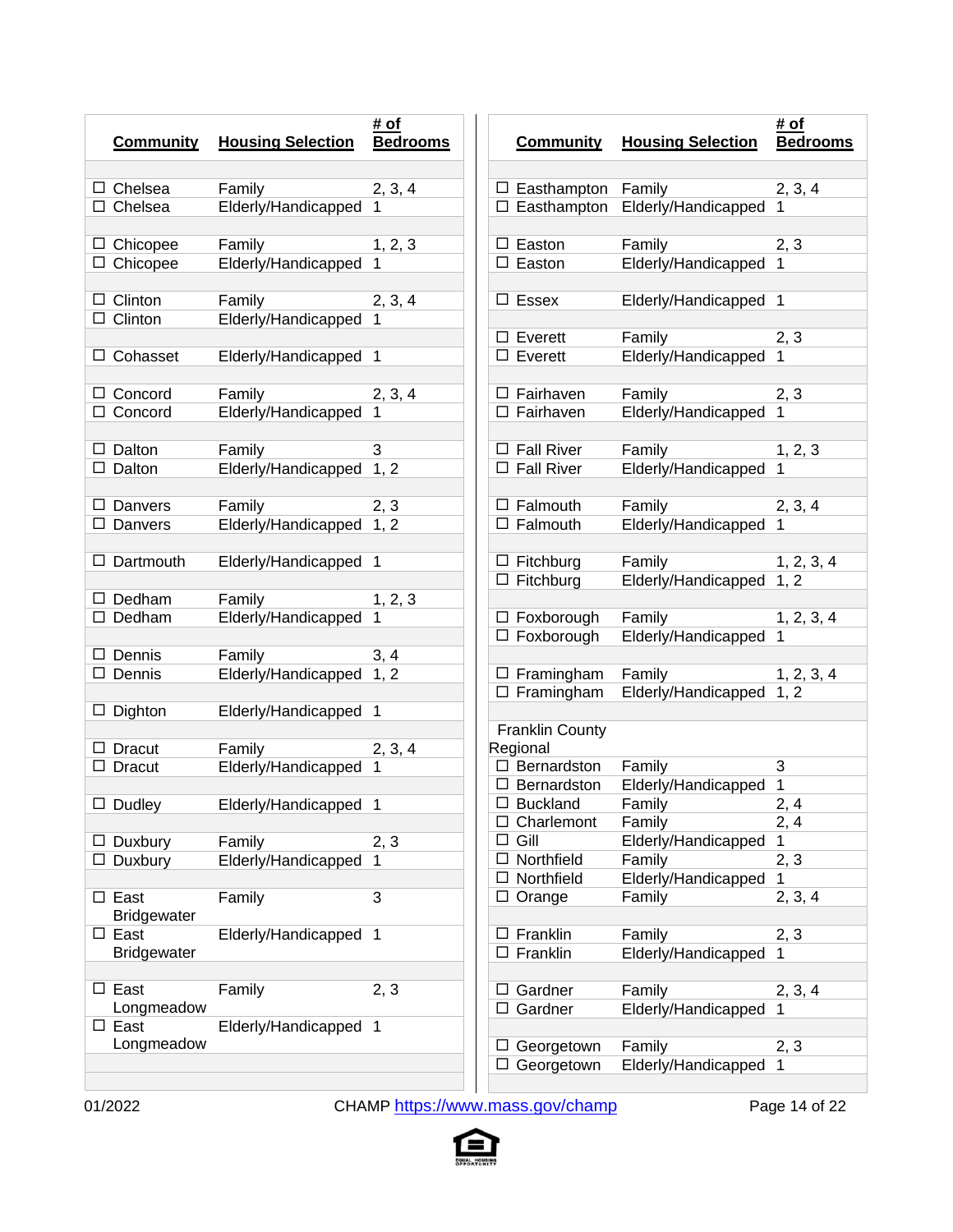| <b>Community</b>                       | <b>Housing Selection</b>                   | # of<br><b>Bedrooms</b> | <b>Community</b>                     | ŀ      |
|----------------------------------------|--------------------------------------------|-------------------------|--------------------------------------|--------|
| □ Gloucester                           | Family                                     | 2, 3, 4                 | $\Box$ Haverhill                     | F      |
| $\Box$ Gloucester                      | Elderly/Handicapped                        | 1                       | $\Box$ Haverhill                     | E      |
| $\Box$ Grafton                         | Family                                     | 2, 3                    | $\Box$ Hingham                       | F      |
| $\Box$ Grafton                         | Elderly/Handicapped                        | 1                       | $\Box$ Hingham                       | E      |
| $\Box$ Granby                          | Family                                     | 2, 3                    | $\Box$ Holbrook                      | F      |
| $\Box$ Granby                          | Elderly/Handicapped                        | 1                       | $\Box$ Holbrook                      | E      |
| $\Box$ Great<br>Barrington             | Family                                     | 2, 3, 4                 | $\Box$ Holden<br>$\Box$ Holden       | F<br>E |
| $\Box$ Great<br>Barrington             | Elderly/Handicapped                        | -1                      | $\Box$ Holliston                     |        |
| $\Box$ Great<br>Barrington -           | Family                                     | 3                       | $\Box$ Holliston                     | F<br>E |
| Sheffield<br>$\Box$ Great              | Elderly/Handicapped                        | $\mathbf{1}$            | $\Box$ Holyoke                       | F      |
| Barrington -<br>Sheffield              |                                            |                         | $\Box$ Holyoke                       | E      |
|                                        |                                            |                         | $\Box$ Hopedale                      | E      |
| $\Box$ Greenfield                      | Family                                     | 2, 3, 4, 5              | $\Box$ Hopkinton                     | F      |
| $\Box$ Greenfield                      | Elderly/Handicapped                        | 1                       | $\Box$ Hopkinton                     | E      |
| $\Box$ Groton                          | Family                                     | 3                       | $\Box$ Hudson                        | E      |
| Groton                                 | Elderly/Handicapped                        | 1                       |                                      |        |
| Groveland                              | Family                                     | 3                       | $\Box$ Hull                          | F      |
|                                        |                                            |                         | $\Box$ Hull                          | E      |
| $\Box$ Hadley                          | Family                                     | 3                       | $\Box$ Ipswich                       | F      |
| $\Box$ Hadley                          | Elderly/Handicapped                        | 1                       | $\Box$ Ipswich                       | E      |
| $\Box$ Halifax                         | Family                                     | 2, 3, 4                 | $\Box$ Kingston                      | E      |
| Halifax                                | Elderly/Handicapped                        | 1                       |                                      |        |
| $\Box$ Hamilton                        | Family                                     | 2, 3                    | $\Box$ Lancaster                     | E      |
| Hamilton                               | Elderly/Handicapped                        | 1                       |                                      |        |
|                                        |                                            |                         | ⊔<br>Lawrence<br>$\Box$<br>Lawrence  | F<br>E |
| Hampshire                              |                                            |                         |                                      |        |
| <b>County Regional</b>                 |                                            |                         | $\Box$ Lee                           | F      |
| $\Box$ Cummington<br>$\Box$ Huntington | Elderly/Handicapped<br>Elderly/Handicapped | 1<br>$\mathbf{1}$       | $\Box$ Lee                           | E      |
| $\Box$ Huntington                      | Family                                     | 2, 3                    |                                      |        |
| □ South Hadley                         | Family                                     | 2                       | Leicester                            | E      |
|                                        |                                            |                         | ⊔<br>Lenox                           | F      |
| Hanson<br>⊔                            | Elderly/Handicapped                        | 1                       | $\Box$ Lenox                         | E      |
| Harwich                                | Family                                     | 2, 3                    | Leominster<br>⊔<br>$\Box$ Leominster | F<br>E |
| Hatfield<br>⊔                          | Elderly/Handicapped                        | -1                      |                                      |        |
|                                        |                                            |                         |                                      |        |

|        | <b>Community</b>               | <b>Housing Selection</b> | # of<br><b>Bedrooms</b> |
|--------|--------------------------------|--------------------------|-------------------------|
|        |                                |                          |                         |
|        | □ Haverhill                    | Family                   | 2, 3, 4                 |
|        | □ Haverhill                    | Elderly/Handicapped      | 1                       |
|        | $\Box$ Hingham                 | Family                   | 2, 3                    |
|        | $\overline{\square}$ Hingham   | Elderly/Handicapped      | 1                       |
|        |                                |                          |                         |
|        | $\Box$ Holbrook                | Family                   | 3                       |
|        | $\Box$ Holbrook                | Elderly/Handicapped      | 1                       |
|        | $\Box$ Holden                  | Family                   | 3                       |
|        | $\overline{\Box}$ Holden       | Elderly/Handicapped      | 1                       |
|        |                                |                          |                         |
|        | $\Box$ Holliston               | Family                   | 2, 3, 4                 |
|        | $\overline{\square}$ Holliston | Elderly/Handicapped      |                         |
|        | □ Holyoke                      | Family                   | 2, 3                    |
|        | □ Holyoke                      | Elderly/Handicapped      |                         |
|        |                                |                          |                         |
| $\Box$ | Hopedale                       | Elderly/Handicapped      | 1                       |
|        | $\Box$ Hopkinton               | Family                   | 2, 3                    |
|        | $\overline{\Box}$ Hopkinton    | Elderly/Handicapped      |                         |
| $\Box$ | Hudson                         | Elderly/Handicapped      | 1                       |
|        | $\Box$ Hull                    | Family                   | 2, 3, 4                 |
|        | $\Box$ Hull                    | Elderly/Handicapped      |                         |
|        |                                |                          |                         |
| □      | Ipswich                        | Family                   | 2, 3, 4                 |
| □      | Ipswich                        | Elderly/Handicapped      |                         |
|        |                                |                          |                         |
|        | $\Box$ Kingston                | Elderly/Handicapped      | 1                       |
|        | $\Box$ Lancaster               | Elderly/Handicapped      | 1                       |
|        |                                |                          |                         |
|        | Lawrence                       | Family                   | 1, 2, 3, 4              |
|        | Lawrence                       | Elderly/Handicapped      | 1                       |
|        | Lee                            | Family                   | 2, 3                    |
|        | Lee                            | Elderly/Handicapped      | 1                       |
|        |                                |                          |                         |
|        | Leicester                      | Elderly/Handicapped      | 1                       |
|        | Lenox                          | Family                   | 2, 3                    |
|        | Lenox                          | Elderly/Handicapped      | 1, 2                    |
|        |                                |                          |                         |
|        | Leominster                     | Family                   | 2, 3, 4                 |
|        | Leominster                     | Elderly/Handicapped      | 1                       |

01/2022 CHAMP <https://www.mass.gov/champ> Page 15 of 22

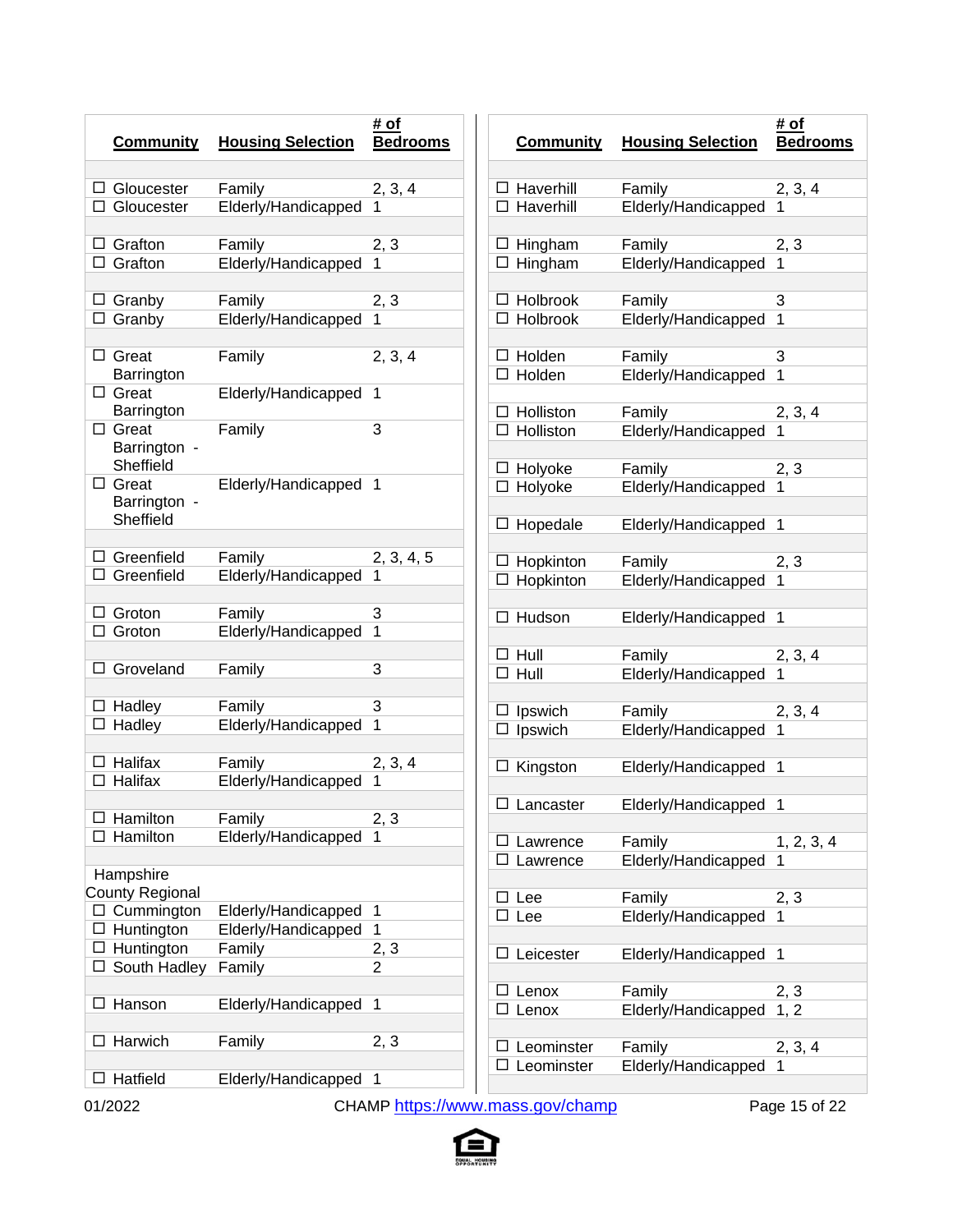| <b>Community</b>                     | <b>Housing Selection</b>      | # of<br><b>Bedrooms</b> |        |
|--------------------------------------|-------------------------------|-------------------------|--------|
|                                      |                               |                         |        |
| $\Box$ Lexington                     | Family                        | 3                       | П      |
| $\Box$ Lexington                     | Elderly/Handicapped           | 1                       |        |
|                                      |                               |                         | п      |
| Littleton<br>⊔<br>Littleton<br>П     | Family<br>Elderly/Handicapped | 2, 3<br>1               |        |
|                                      |                               |                         | п      |
| Lowell<br>⊔                          | Family                        | 2, 3, 4, 5              |        |
| $\Box$ Lowell                        | Elderly/Handicapped           | 1                       | П      |
|                                      |                               |                         | П      |
| Ludlow<br>⊔                          | Family                        | 2, 3, 4                 |        |
| $\Box$ Ludlow                        | Elderly/Handicapped           | 1, 2                    | П      |
|                                      |                               |                         | П      |
| ப<br>Lunenburg                       | Family                        | 2, 3                    | П      |
| Lunenburg<br>ப                       | Elderly/Handicapped           | 1                       | П      |
|                                      |                               |                         |        |
| ப<br>Lynn                            | Family                        | 2, 3, 4, 5              | П      |
| Lynn                                 | Elderly/Handicapped           | 1                       | П      |
|                                      |                               |                         |        |
| Lynnfield<br>⊔                       | Elderly/Handicapped           | 1                       | П<br>П |
| Malden<br>ப                          |                               | 1                       |        |
|                                      | Elderly/Handicapped           |                         | П      |
| $\Box$ Manchester                    | Family                        | 2, 3                    | П      |
| П<br>Manchester                      | Elderly/Handicapped           | 1                       |        |
|                                      |                               |                         | П      |
| $\Box$ Mansfield                     | Family                        | 2, 3, 4                 | П      |
| Mansfield<br>□                       | Elderly/Handicapped           | 1, 2                    |        |
|                                      |                               |                         | П<br>П |
| $\Box$ Marblehead<br>Marblehead<br>П | Family<br>Elderly/Handicapped | 2, 3<br>1               |        |
|                                      |                               |                         | П      |
| $\Box$ Marlborough                   | Elderly/Handicapped           | 1                       | П      |
| <b>CDA</b>                           |                               |                         |        |
|                                      |                               |                         | ப      |
| Marshfield                           | Family                        | 3, 4, 6                 | П      |
| Marshfield                           | Elderly/Handicapped           | 1                       |        |
| Mashpee                              | Family                        | 3                       | П      |
| Mashpee                              | Elderly/Handicapped           | 1                       |        |
|                                      |                               |                         |        |
| Mattapoisett                         | Family                        | 2, 3                    | П      |
| Mattapoisett                         | Elderly/Handicapped           | 1                       |        |
|                                      |                               |                         |        |
| Maynard                              | Elderly/Handicapped           | 1                       |        |
| Medfield                             |                               |                         |        |
|                                      | Elderly/Handicapped           | 1, 2                    |        |
| Medford                              | Elderly/Handicapped           | 1                       |        |
|                                      |                               |                         |        |

|        | <b>Community</b>     | <b>Housing Selection</b>          | # of<br><b>Bedrooms</b> |
|--------|----------------------|-----------------------------------|-------------------------|
|        |                      |                                   |                         |
|        | $\Box$ Medway        | Elderly/Handicapped               | 1                       |
| ப      | Melrose              | Family                            | 2, 3, 5                 |
| П      | Melrose              | Elderly/Handicapped               | 1                       |
| □      | Mendon               |                                   | 1                       |
|        |                      | Elderly/Handicapped               |                         |
| ப      | Merrimac             | Family                            | <u>2, 3</u>             |
| □      | Merrimac             | Elderly/Handicapped               | 1                       |
| ப      | Methuen              | Family                            | 1, 2, 3, 4, 5           |
| □      | Methuen              | Elderly/Handicapped               | 1                       |
|        |                      |                                   |                         |
| □      | Middleborough Family |                                   | <u>2, 3</u>             |
| □      |                      | Middleborough Elderly/Handicapped | 1                       |
| □      | Middleton            | Family                            | <u>2, 3</u>             |
| П      | Middleton            | Elderly/Handicapped               | 1                       |
|        |                      |                                   |                         |
| □      | Milford              | Family                            | 1, 2, 3, 4, 5           |
| $\Box$ | Milford              | Elderly/Handicapped               | 1                       |
|        | $\Box$ Millbury      | Family                            | 1, 2, 3, 4              |
| □      | Millbury             | Elderly/Handicapped               | 1                       |
|        |                      |                                   |                         |
| ப      | Millis               | Family                            | <u>2, 3</u>             |
| ◻      | <b>Millis</b>        | Elderly/Handicapped               | 1                       |
| ப      | Milton               | Family                            | <u>2, 3</u>             |
| □      | Milton               | Elderly/Handicapped               | 1                       |
|        |                      |                                   |                         |
| ப<br>□ | Monson<br>Monson     | Family<br>Elderly/Handicapped     | 2, 3, 4<br>1            |
|        |                      |                                   |                         |
|        | Montague             | Family                            | 2, 3                    |
|        | Montague             | Elderly/Handicapped               | 1, 2                    |
| ⊔      | Nahant               | Family                            | 2, 3, 4                 |
| □      | Nahant               | Elderly/Handicapped               | 1                       |
|        |                      |                                   |                         |
| ⊔      | Nantucket            | Family                            | 2, 3, 4                 |
| ப      | Nantucket            | Elderly/Handicapped               | 1                       |
|        | <b>Natick</b>        | Family                            | 2, 3, 4                 |
| ப      | <b>Natick</b>        | Elderly/Handicapped               | 1, 2                    |
|        |                      |                                   |                         |
|        | Needham              | Elderly/Handicapped               | 1                       |
|        |                      |                                   |                         |

01/2022 CHAMP <https://www.mass.gov/champ> Page 16 of 22

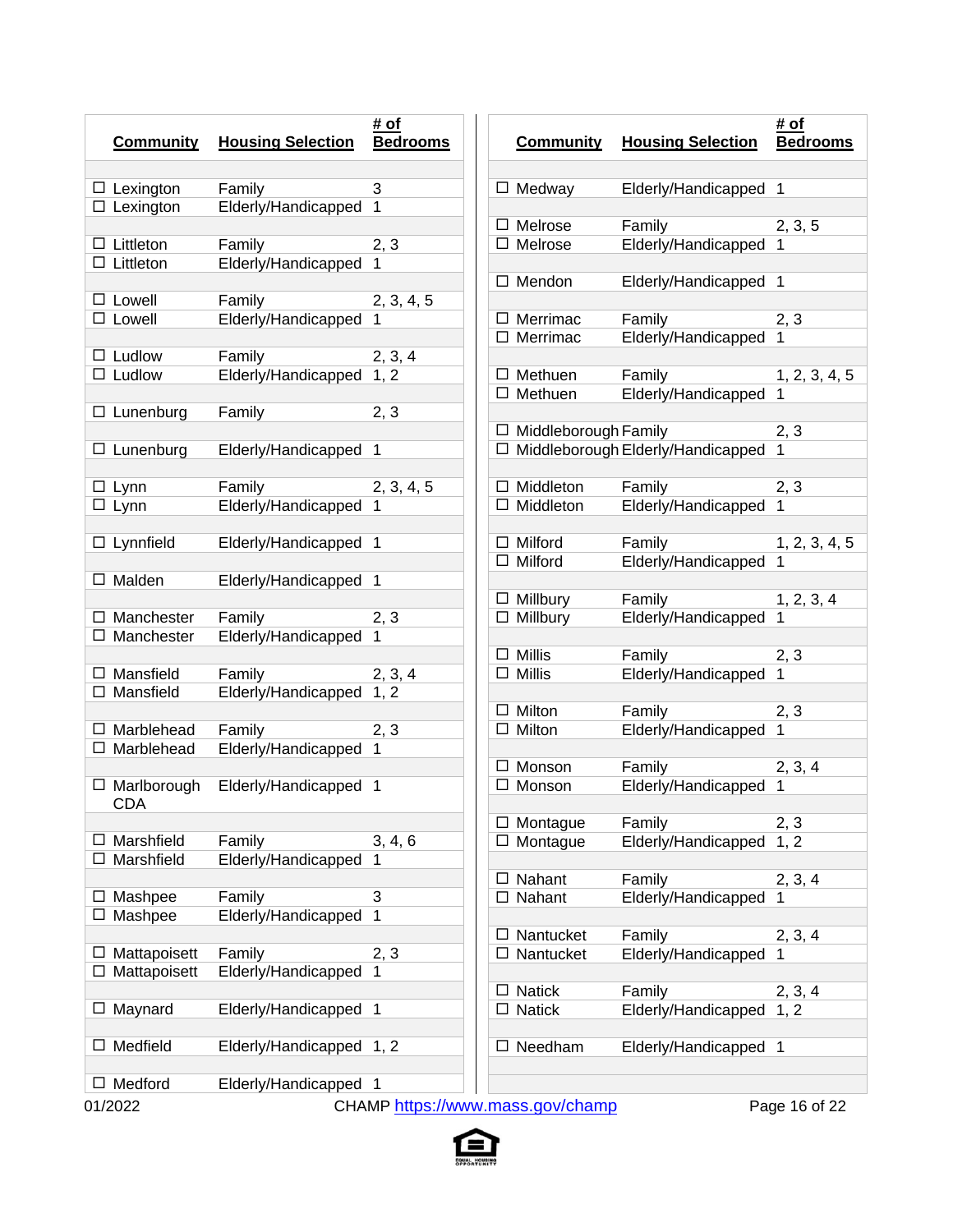|         | <b>Community</b>                  | <b>Housing Selection</b>            | # of<br><b>Bedrooms</b> |  |
|---------|-----------------------------------|-------------------------------------|-------------------------|--|
|         | $\Box$ New Bedford                | Family                              | 1, 2, 3, 4              |  |
|         | $\Box$ New Bedford                | Elderly/Handicapped 1, 2            |                         |  |
|         | $\Box$ Newburyport                | Family                              | 2, 3                    |  |
|         | $\Box$ Newburyport                | Elderly/Handicapped                 |                         |  |
|         | $\Box$ Newton                     | Family                              | 1, 2, 3                 |  |
|         | $\Box$ Newton                     | Elderly/Handicapped                 | 1, 2                    |  |
|         | $\Box$ Norfolk                    | Family                              | 2, 3                    |  |
|         | $\overline{\Box}$ Norfolk         | Elderly/Handicapped                 | 1                       |  |
|         | $\Box$ North Andover Family       |                                     | 2, 3                    |  |
|         |                                   | □ North Andover Elderly/Handicapped |                         |  |
|         | $\Box$ North                      | Family                              | 2, 3                    |  |
|         | Attleborough                      |                                     |                         |  |
|         | $\Box$ North                      | Elderly/Handicapped 1, 2            |                         |  |
|         | Attleborough                      |                                     |                         |  |
|         | $\Box$ North                      | Family                              | 2                       |  |
|         | <b>Brookfield</b><br>$\Box$ North | Elderly/Handicapped                 | 1                       |  |
|         | <b>Brookfield</b>                 |                                     |                         |  |
|         | $\Box$ North Reading Family       |                                     | 2, 3                    |  |
|         |                                   | □ North Reading Elderly/Handicapped | 1                       |  |
|         | $\Box$ Northampton                | Family                              | 1, 2, 3, 4              |  |
|         | $\Box$ Northampton                | Elderly/Handicapped                 | 1, 2                    |  |
|         | $\Box$ Northborough Family        |                                     | 2, 3                    |  |
|         |                                   | □ Northborough Elderly/Handicapped  | 1                       |  |
|         |                                   |                                     |                         |  |
| ப       | Northbridge                       | Elderly/Handicapped 1, 2            |                         |  |
| ⊔       | Norton                            | Family                              | 2, 3, 4                 |  |
|         | Norton                            | Elderly/Handicapped                 |                         |  |
| □       | Norwell                           | Elderly/Handicapped                 | 1                       |  |
|         |                                   |                                     |                         |  |
| ⊔<br>⊓  | Norwood<br>Norwood                | Family<br>Elderly/Handicapped       | 2, 3<br>1               |  |
|         |                                   |                                     |                         |  |
| ⊔       | Orange<br>Orange                  | Family<br>Elderly/Handicapped       | 2, 3<br>1               |  |
|         |                                   |                                     |                         |  |
| ⊔<br>LI | Orleans                           | Family<br>Elderly/Handicapped       | 2, 3, 4<br>1            |  |
|         | Orleans                           |                                     |                         |  |

|   | <b>Community</b>     | <b>Housing Selection</b> | # of<br><b>Bedrooms</b> |
|---|----------------------|--------------------------|-------------------------|
|   | $\Box$ Oxford        |                          |                         |
|   |                      | Family                   | 2, 3                    |
|   | $\Box$ Oxford        | Elderly/Handicapped      | 1                       |
| □ | Palmer               | Elderly/Handicapped      | 1                       |
|   | $\Box$ Peabody       | Family                   | 1, 2, 3, 4              |
|   | $\Box$ Peabody       | Elderly/Handicapped      | 1                       |
|   | $\Box$ Pembroke      | Family                   | 2, 3, 4                 |
|   | $\Box$ Pembroke      | Elderly/Handicapped      | 1                       |
|   | $\Box$ Pepperell     | Family                   | 2                       |
|   | $\Box$ Pepperell     | Elderly/Handicapped      | $\overline{1}$          |
|   | $\Box$ Pittsfield    | Family                   | 2, 3, 4                 |
|   | $\square$ Pittsfield | Elderly/Handicapped      |                         |
|   |                      |                          |                         |
| □ | Plainville           | Elderly/Handicapped      | 1                       |
|   | $\Box$ Plymouth      | Family                   | 2, 3                    |
|   | $\Box$ Plymouth      | Elderly/Handicapped      |                         |
|   | □ Provincetown       | Family                   | 1, 2, 3                 |
|   | □ Provincetown       | Elderly/Handicapped      | 1                       |
|   |                      |                          |                         |
|   | $\Box$ Quincy        | Family                   | 2, 3, 4                 |
|   | $\Box$ Quincy        | Elderly/Handicapped      | 1, 2                    |
| □ | Randolph             | Elderly/Handicapped      | 1                       |
|   |                      |                          |                         |
|   | $\Box$ Reading       | Family                   | 2, 3                    |
|   | $\Box$ Reading       | Elderly/Handicapped      | 1                       |
|   | $\Box$ Revere        | Family                   | 1, 2, 3, 4              |
|   | Revere               | Elderly/Handicapped      | 1                       |
|   |                      |                          |                         |
|   | Rockland             | Elderly/Handicapped      | 1                       |
|   | Rockport             | Family                   | 2, 3, 4                 |
|   | Rockport             | Elderly/Handicapped      | 1                       |
|   | Rowley               | Family                   | <u>2, 3</u>             |
|   | Rowley               | Elderly/Handicapped      | 1                       |
|   | Salem                | Family                   | 1, 2, 3                 |
|   | Salem                | Elderly/Handicapped      | 1                       |
|   |                      |                          |                         |
|   | Salisbury            | Elderly/Handicapped      | 1                       |

01/2022 CHAMP <https://www.mass.gov/champ> Page 17 of 22

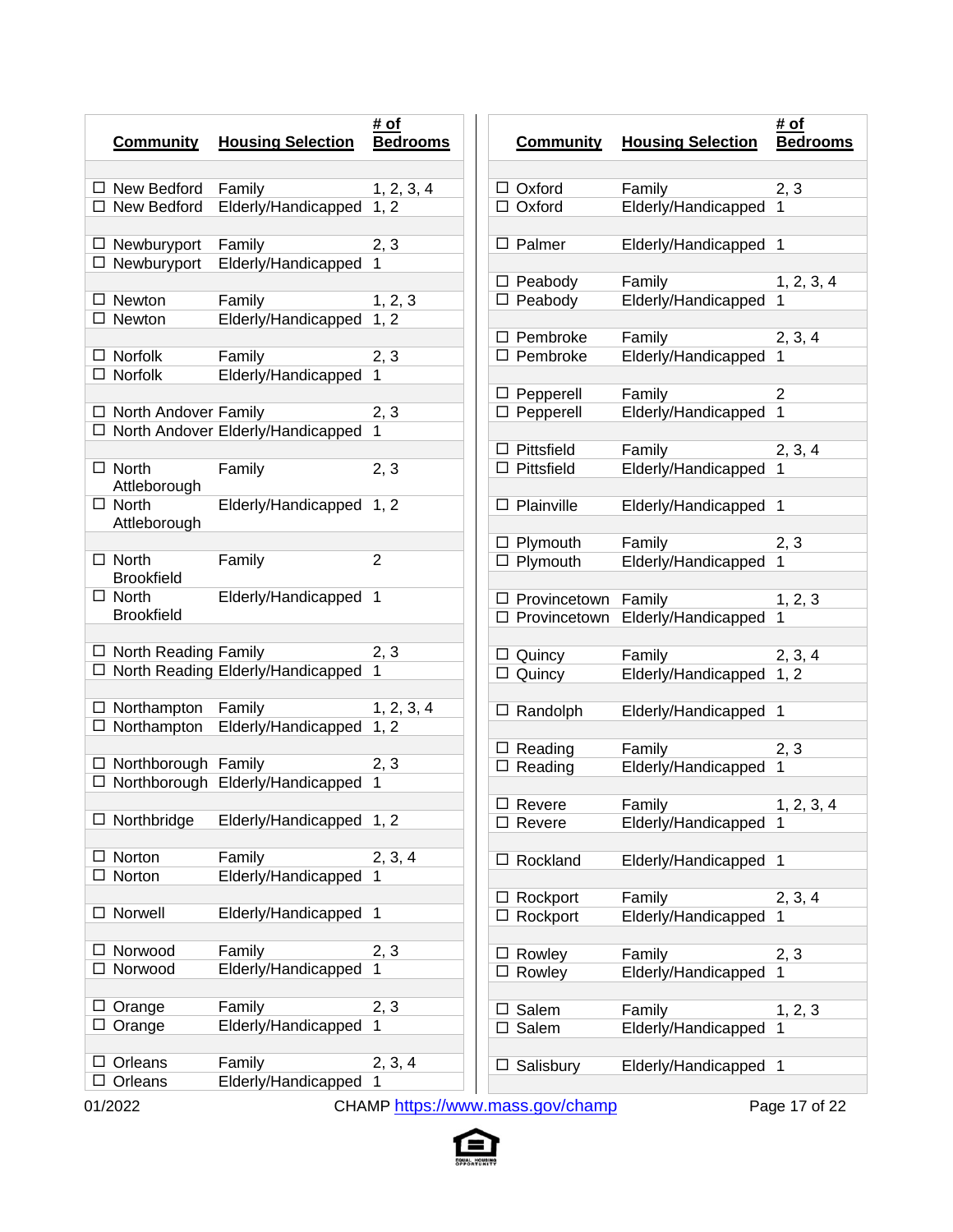| <b>Community</b>           | <b>Housing Selection</b>           | # of<br><b>Bedrooms</b> |
|----------------------------|------------------------------------|-------------------------|
| $\Box$ Sandwich            | Family                             | 2, 3                    |
| $\Box$ Sandwich            | Elderly/Handicapped                | 1                       |
|                            |                                    |                         |
| $\Box$ Saugus              | Family                             | 2, 3                    |
| $\Box$ Saugus              | Elderly/Handicapped                | 1                       |
|                            |                                    |                         |
| Scituate<br>⊔              | Elderly/Handicapped                | 1                       |
| $\Box$ Seekonk             |                                    |                         |
| $\Box$ Seekonk             | Family                             | 2, 3                    |
|                            | Elderly/Handicapped                | 1, 2                    |
| $\Box$ Sharon              | Family                             | 2                       |
| $\Box$ Sharon              | Elderly/Handicapped                | 1                       |
|                            |                                    |                         |
| Shelburne<br>ப             | Elderly/Handicapped                | 1, 2                    |
|                            |                                    |                         |
| $\Box$ Shrewsbury          | Family                             | 1, 2, 3                 |
| $\Box$ Shrewsbury          | Elderly/Handicapped                | 1                       |
|                            |                                    |                         |
| Somerset<br>⊔              | Elderly/Handicapped                | 1                       |
| $\Box$ Somerville          |                                    |                         |
| $\Box$ Somerville          | Family<br>Elderly/Handicapped      | 1, 2, 3<br>1            |
|                            |                                    |                         |
| $\Box$ South Hadley Family |                                    | 2, 3, 4                 |
|                            | □ South Hadley Elderly/Handicapped | 1                       |
|                            |                                    |                         |
| $\Box$ Southborough Family |                                    | 2, 3                    |
|                            | □ Southborough Elderly/Handicapped | 1                       |
|                            |                                    |                         |
| $\Box$ Southbridge         | Family                             | 3, 4                    |
| $\Box$ Southbridge         | Elderly/Handicapped                | 1                       |
|                            |                                    |                         |
| $\Box$ Southwick           | Family                             | 3, 4                    |
| Southwick                  | Elderly/Handicapped                | 1                       |
| Spencer                    | Family                             | 3                       |
| Spencer                    | Elderly/Handicapped                | 1                       |
|                            |                                    |                         |
| Springfield                | Family                             | 3                       |
| Springfield                | Elderly/Handicapped                | 1, 2                    |
|                            |                                    |                         |
| L<br>Sterling              | Elderly/Handicapped                | 1                       |
|                            |                                    |                         |
| Stockbridge                | Elderly/Handicapped                | 1, 2                    |
|                            |                                    |                         |
| Stoneham                   | Family                             | 2, 3                    |
| Stoneham                   | Elderly/Handicapped                | 1                       |
|                            |                                    |                         |

|        | <b>Community</b>      |                                  | # of            |
|--------|-----------------------|----------------------------------|-----------------|
|        |                       | <b>Housing Selection</b>         | <b>Bedrooms</b> |
|        |                       |                                  |                 |
|        | $\Box$ Stoughton      | Family                           | 2, 3, 4         |
| ◘      | Stoughton             | Elderly/Handicapped              | 1               |
| □      | Sudbury               | Family                           | 2, 3, 4         |
| ◘      | Sudbury               | Elderly/Handicapped              | 1               |
| ப      | Sutton                | Elderly/Handicapped              | 1               |
|        |                       |                                  |                 |
|        | $\Box$ Swampscott     | Family                           | 2, 3            |
| П      | Swampscott            | Elderly/Handicapped              | 1               |
|        |                       |                                  |                 |
| ப      | Swansea               | Elderly/Handicapped              | 1               |
| ⊔      | Taunton               | Family                           | 1, 2, 3, 4      |
| П      | Taunton               | Elderly/Handicapped              | 1               |
|        |                       |                                  |                 |
|        | $\Box$ Templeton      | Family                           | <u>2, 3</u>     |
| □      | Templeton             | Elderly/Handicapped              | 1, 2            |
|        | $\Box$ Tewksbury      | Family                           | 2, 3, 4         |
| □      | Tewksbury             | Elderly/Handicapped              | 1               |
|        |                       |                                  |                 |
| ப      | <b>Topsfield</b>      | Elderly/Handicapped              | 1               |
|        | □ Tyngsborough Family |                                  | 2, 3            |
| □      |                       | Tyngsborough Elderly/Handicapped | 1               |
|        |                       |                                  |                 |
| □      | Upton                 | Elderly/Handicapped              | 1               |
|        |                       |                                  |                 |
| ப<br>◘ | Uxbridge<br>Uxbridge  | Family                           | 2, 3<br>1       |
|        |                       | Elderly/Handicapped              |                 |
|        | Wakefield             | Family                           | 2               |
| □      | Wakefield             | Elderly/Handicapped              | 1               |
|        |                       |                                  |                 |
|        | Walpole               | Family<br>Elderly/Handicapped    | 2, 3<br>1       |
|        | Walpole               |                                  |                 |
|        | Waltham               | Family                           | 1, 2, 3, 4      |
| Ш      | Waltham               | Elderly/Handicapped              |                 |
|        | Ware                  | Family                           |                 |
|        | Ware                  | Elderly/Handicapped              | 2, 3, 4         |
|        |                       |                                  |                 |
|        | Wareham               | Elderly/Handicapped              | 1               |
|        |                       |                                  |                 |
|        | Warren                | Family                           | 2, 3            |
|        | Warren                | Elderly/Handicapped              | 1, 2            |

01/2022 CHAMP <https://www.mass.gov/champ> Page 18 of 22

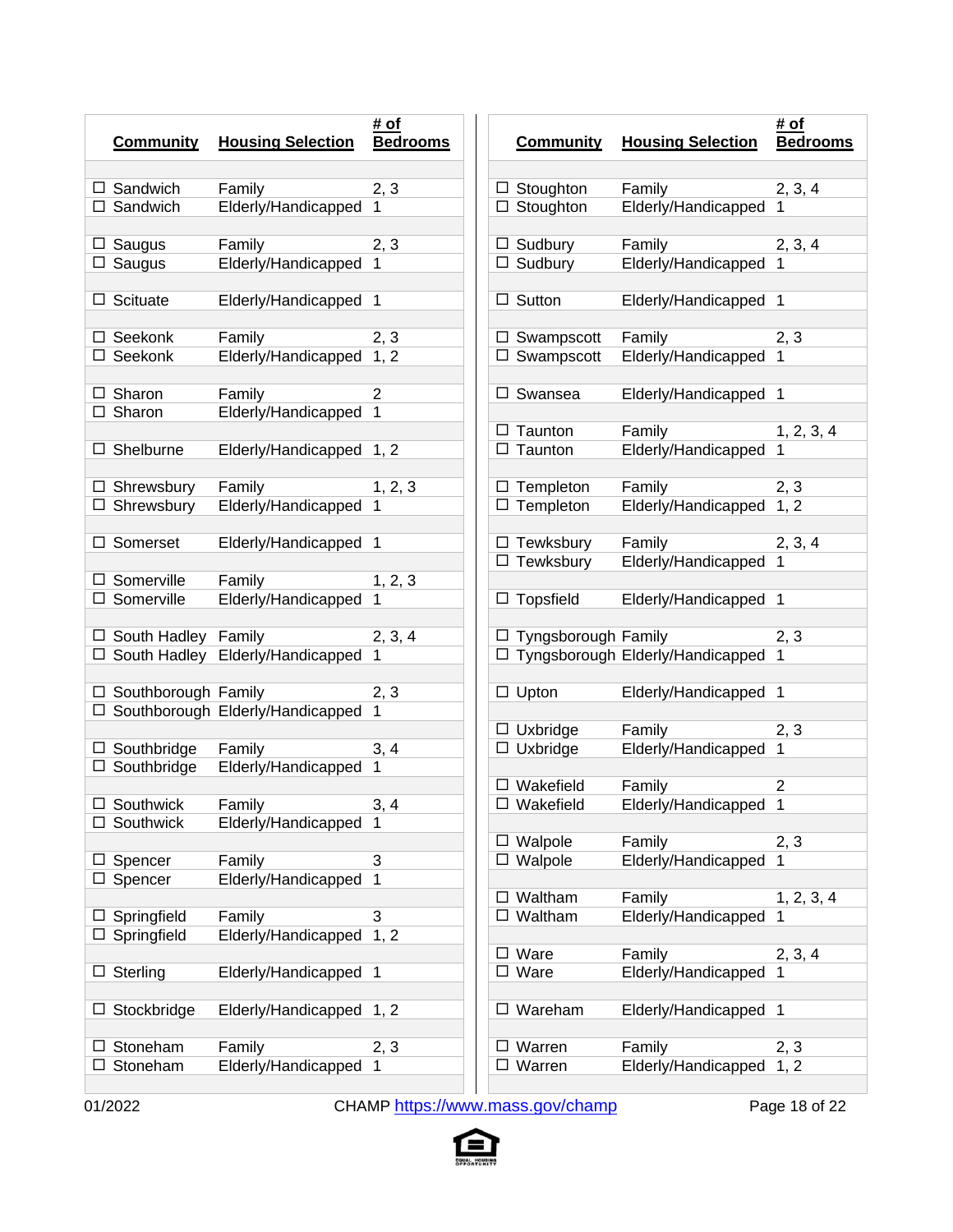| <b>Community</b>                 | <b>Housing Selection</b>            | # of<br><b>Bedrooms</b> | <b>Commu</b>                   |
|----------------------------------|-------------------------------------|-------------------------|--------------------------------|
| $\Box$ Watertown                 | Family                              | 1, 2, 3, 4, 5           | Westpor<br>$\mathsf{L}$        |
| $\Box$ Watertown                 | Elderly/Handicapped                 | 1                       |                                |
| $\Box$ Webster                   | Family                              | 1, 2, 3                 | □ Weymou                       |
| $\Box$ Webster                   | Elderly/Handicapped                 | 1                       | □ Weymou                       |
| $\Box$ Wellesley                 | Family                              | 2, 3                    | $\square$ Whitmar<br>□ Whitmar |
| $\overline{\square}$ Wellesley   | Elderly/Handicapped                 | 1                       |                                |
| $\Box$ Wenham                    | Elderly/Handicapped                 | 1                       | $\Box$ Wilbraha                |
|                                  |                                     |                         | $\Box$ Wilbraha                |
| $\Box$ West Boylston Family      |                                     | 2, 3                    | $\Box$ Williams                |
|                                  | □ West Boylston Elderly/Handicapped | 1                       | $\Box$ Williams                |
| $\Box$ West                      | Elderly/Handicapped                 | 1                       | $\Box$ Wilming                 |
| <b>Bridgewater</b>               |                                     |                         | $\overline{\square}$ Wilming   |
| $\Box$ West                      | Family                              | 2, 3                    | □ Wincher                      |
| <b>Brookfield</b><br>$\Box$ West | Elderly/Handicapped                 | 1                       | $\overline{\Box}$ Wincher      |
| <b>Brookfield</b>                |                                     |                         | $\Box$ Winches                 |
| $\Box$ West Newbury Family       |                                     | 3                       | $\overline{\Box}$ Winches      |
|                                  | □ West Newbury Elderly/Handicapped  | 1                       | $\Box$ Winthrop                |
| $\overline{\Box}$ West           | Family                              | 2, 3, 4                 | $\Box$ Winthrop                |
| Springfield                      |                                     |                         | □ Woburn                       |
| $\square$ West<br>Springfield    | Elderly/Handicapped                 | 1                       | $\Box$ Woburn                  |
|                                  |                                     |                         | $\Box$ Worcest                 |
| □ Westborough Family             |                                     | 2, 3                    | □ Worcest                      |
|                                  | □ Westborough Elderly/Handicapped   | 1                       | $\square$ Wrentha              |
| $\Box$ Westfield                 | Family                              | 2, 3, 4                 | $\square$ Wrentha              |
| Westfield                        | Elderly/Handicapped                 | 1, 2                    | Yarmout                        |
| Westford                         | Family                              | 2, 3                    |                                |
| Westford                         | Elderly/Handicapped                 | 1                       |                                |
|                                  |                                     |                         |                                |
|                                  |                                     |                         |                                |

|   | <b>Community</b>    | <b>Housing Selection</b> | # of<br><b>Bedrooms</b> |
|---|---------------------|--------------------------|-------------------------|
|   |                     |                          |                         |
| ٦ | Westport            | Elderly/Handicapped      | 1                       |
|   |                     |                          |                         |
|   | $\Box$ Weymouth     | Family                   | 1, 2, 3, 4, 5           |
|   | $\Box$ Weymouth     | Elderly/Handicapped      |                         |
| □ | Whitman             | Family                   | 3, 4                    |
| □ | Whitman             | Elderly/Handicapped      | 1                       |
|   |                     |                          |                         |
|   | $\Box$ Wilbraham    | Family                   | <u>2, 3</u>             |
| □ | Wilbraham           | Elderly/Handicapped      |                         |
|   | $\Box$ Williamstown | Family                   | 2, 3, 4                 |
| п | Williamstown        | Elderly/Handicapped      |                         |
|   |                     |                          |                         |
|   | $\Box$ Wilmington   | Family                   | 3                       |
|   | $\Box$ Wilmington   | Elderly/Handicapped      | $\overline{1}$          |
|   | □ Winchendon        | Family                   | 2, 3                    |
|   | □ Winchendon        | Elderly/Handicapped      | 1                       |
|   |                     |                          |                         |
| □ | Winchester          | Family                   | 2, 3                    |
|   | $\Box$ Winchester   | Elderly/Handicapped      | 1                       |
|   | $\square$ Winthrop  | Family                   | 1, 2, 3, 4              |
|   | $\Box$ Winthrop     | Elderly/Handicapped      | 1                       |
|   |                     |                          |                         |
|   | $\Box$ Woburn       | Family                   | <u>2, 3</u>             |
|   | □ Woburn            | Elderly/Handicapped      |                         |
|   | $\Box$ Worcester    | Family                   | 1, 2, 3, 4              |
|   | $\Box$ Worcester    | Elderly/Handicapped      | 1                       |
|   |                     |                          |                         |
|   | $\Box$ Wrentham     | Family                   | 2, 3, 4                 |
|   | $\Box$ Wrentham     | Elderly/Handicapped      |                         |
|   | □ Yarmouth          | Elderly/Handicapped      | 1                       |

# **[Blank Space – Go to Next Page to Complete Part 8]**

01/2022 CHAMP <https://www.mass.gov/champ> Page 19 of 22

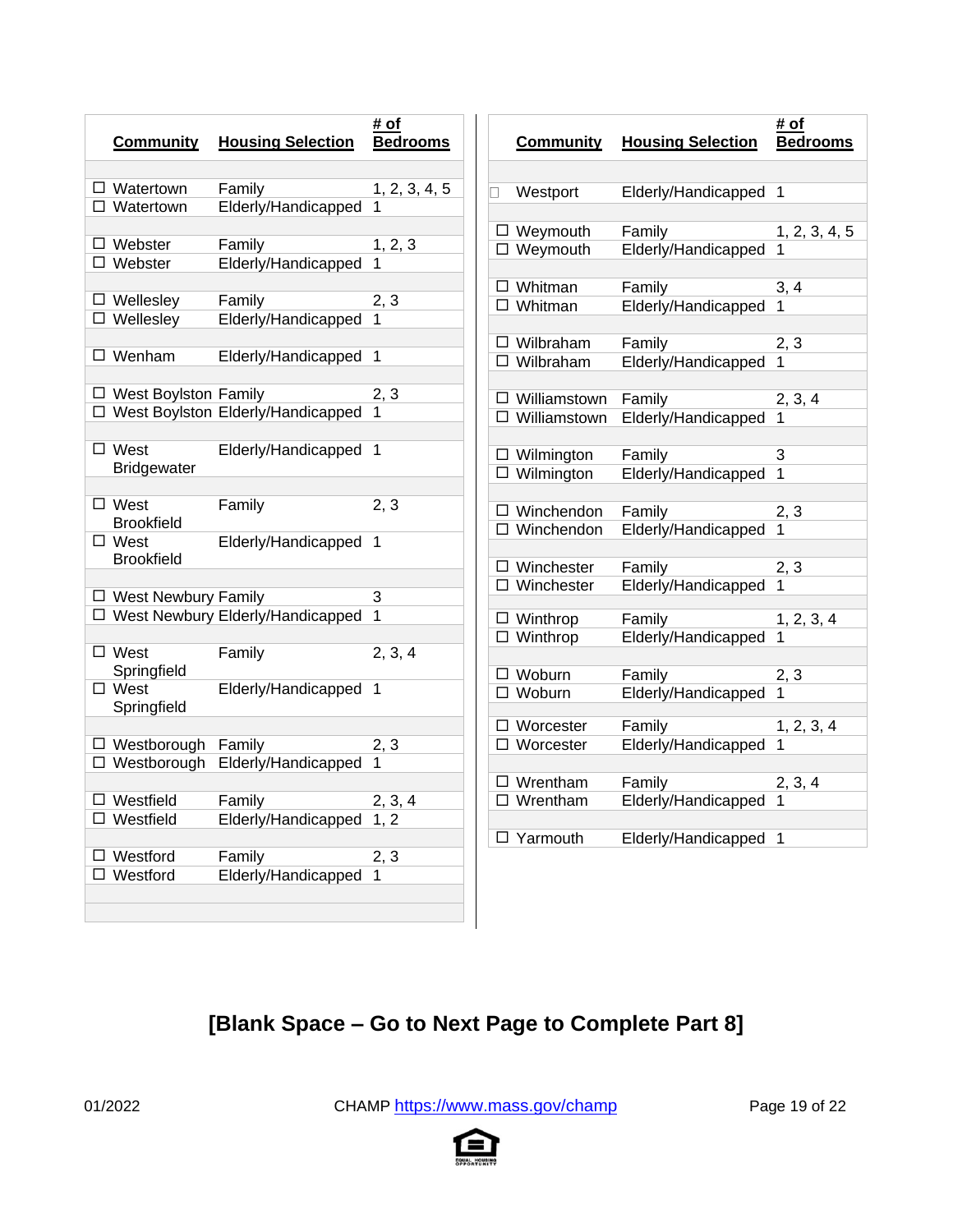# **8. Applicant's Certification and Fair Information Practices Act – Statement of Rights\***

Review and complete the Applicant's Certification and sign the Fair Information Practices Act – Statement of Rights.

## **Applicant's Certification\***

- I understand that this application is not an offer of housing.
- **For state-aided public housing:**
	- $\circ$  I understand that a housing authority will make no more than one offer of an appropriate public housing unit. If I do not accept that offer, without good cause, my application will be removed from the waiting list for that program at that housing authority;
	- $\circ$  If I reapply for that program at that housing authority, my application will not receive any priorities or preferences that were previously granted or requested on the prior application for a three year period.
	- $\circ$  I understand that if I fail to accept a total of three offers of housing from across all of the programs and housing authorities where I have applied, that my application will be removed from all programs at all housing authorities to which I have applied. I understand that I can reapply, but that all of the dates and times of my applications will be changed to the date of my new application and my application will not receive any priorities or preferences that were granted or requested on the prior application for a three year period.
- **For AHVP:**
	- o I understand that AHVP Participants only receive one bedroom vouchers (except for an appropriate reasonable accommodation). I understand that if my household increases and I need a larger apartment where the rent is not affordable with the AHVP one bedroom ceiling rent, I cannot receive any higher amount of rental assistance from the AHVP and should apply for assistance from a different housing program.
	- o AHVP is administered locally by participating local housing authorities (LHAs). I understand that I will only be added to the AHVP waitlists which I have selected. While I can only receive one AHVP voucher, I understand that I may be contacted by multiple LHAs at the same time to start the eligibility process. I understand that I am responsible for providing the necessary information and documentation to each and every LHA as requested, regardless of whether I have already provided that information or documentation to another LHA, and that failure to do so may result in the denial of my application.
	- $\circ$  I understand that if I am found ineligible by a particular LHA, I will still remain on the waitlists of the remaining LHAs to which I applied.
	- $\circ$  I understand that if I am found eligible and am issued an AHVP voucher, I will be removed from the waitlists of all AHVP LHAs.
- Based on this application, I understand I should not make plans to move or end my present tenancy until I have received a written Unit Offer for Public Housing or a notification of a unit approval for AHVP from a housing authority.
- I understand that it is my responsibility to update my application online OR inform a Housing Authority in writing of any change of address, income, or household composition or any other information regarding my application.
- I authorize housing authorities where I have applied to make inquiries to verify the information I have provided in this application.
- I certify that the information I have given in this application is true and correct. I understand that any false statement or misrepresentation may result in the denial of my application.

01/2022 CHAMP <https://www.mass.gov/champ> Page 20 of 22

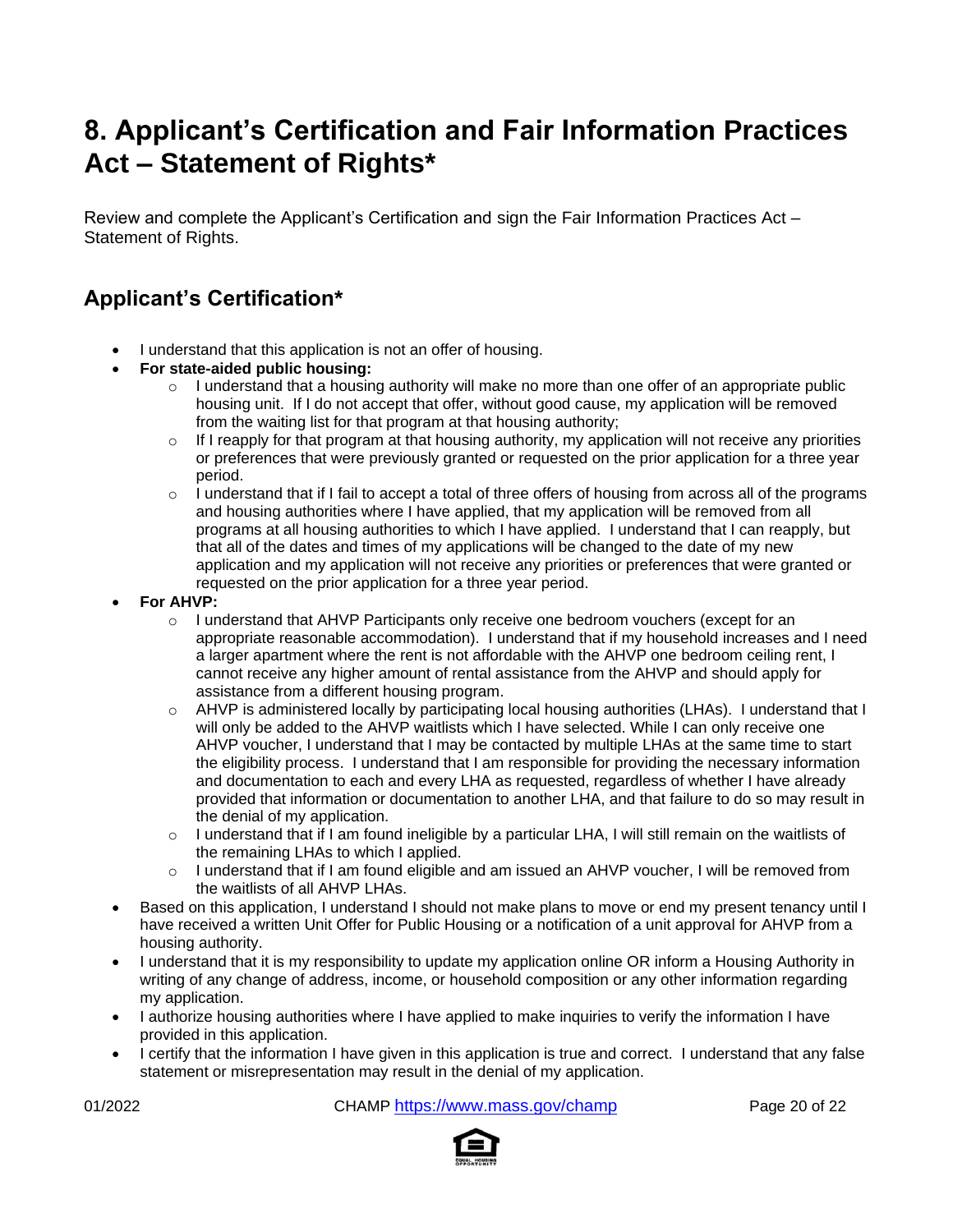## **Applicant's Certification continued**

- I understand that housing authorities I have applied to will request a Criminal Offender Record Information from the Criminal Justice Information Services and may perform credit checks and other background investigations for all adult members of the household.
- I understand that if I have made any intentionally false or misleading statements when applying for public housing, my application will be disqualified and there may be additional consequences.
- I understand that my application information will be transferred to CHAMP. When more than one application I have submitted has conflicting information, for example different addresses, the application information with the newer date will be used. I understand that I may update all information either at one housing authority or online: **[https://www.mass.gov/champ](https://www.mass.gov/applyforpublichousing)**
- I understand that the online application may be subject to data transmission errors that may make the application incomplete. I understand that DHCD is not responsible for these errors.
- By using this application, I agree to all of these conditions.

Signed under the pains and penalties of perjury,

Print name\*:

Signature\*: Date\*:

### **[Blank Space – Go to Next Page]**